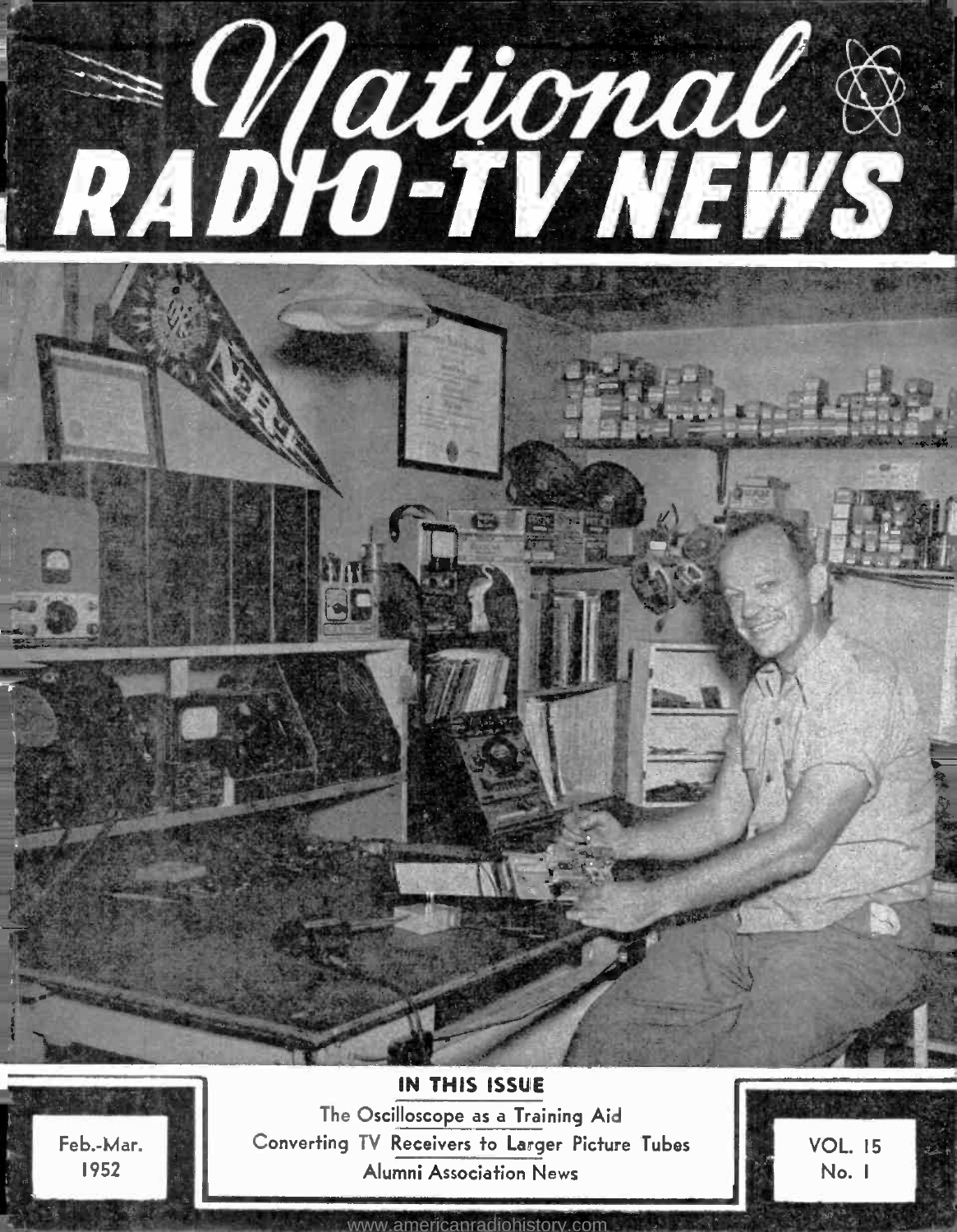

# WHAT IS THE PRICE OF SUCCESS

W/HAT is it that brings success to one man and mediocrity to another?

From my long experience with thousands of NRI students I reached the conclusion long ago that some men succeed because they cheerfully pay the price of success, and others, though they may claim ambition and an eagerness to succeed, are unwilling to pay that price.

What is the price? It is to use your determination to force yourself to concentrate on the problem at hand, to think of it deeply and constantly, to study it from all angles and to plan. It is to have a high and sustained determination to put over what you plan to accomplish, not if circumstances be favorable to its accomplishments but in spite of all adverse circumstances that may ariseand nothing worth while has ever been accomplished without some obstacles having been overcome. In order to be successful you must steel yourself to the task—to be stronger than any adverse influence that may cross your path and carry on in spite of all discouragements.

Does that sound hard to do? It is, except for men of strong will who are determined to get to the top. Too many men never achieve success because they give up when the going gets a little hard. They take the beaten paths that are for beaten men.

Every man should ask himself, "Am I willing to make the sacrifices necessary to lead me to the comforts, the rewards, the glory that go with achievement or shall I take the easy road that leads to inevitable regrets and despair? Am I willing to pay the price of success-now, today-while everything is in my favor?"

My advice to you and every NRI student is to concentrate on your studies, determine to complete your course and earn your diploma. Hold fast to that purpose in spite of all odds. If you do accept my advice, like many of my graduates have done, you will thank me for it later.

J. E. SMITH, President.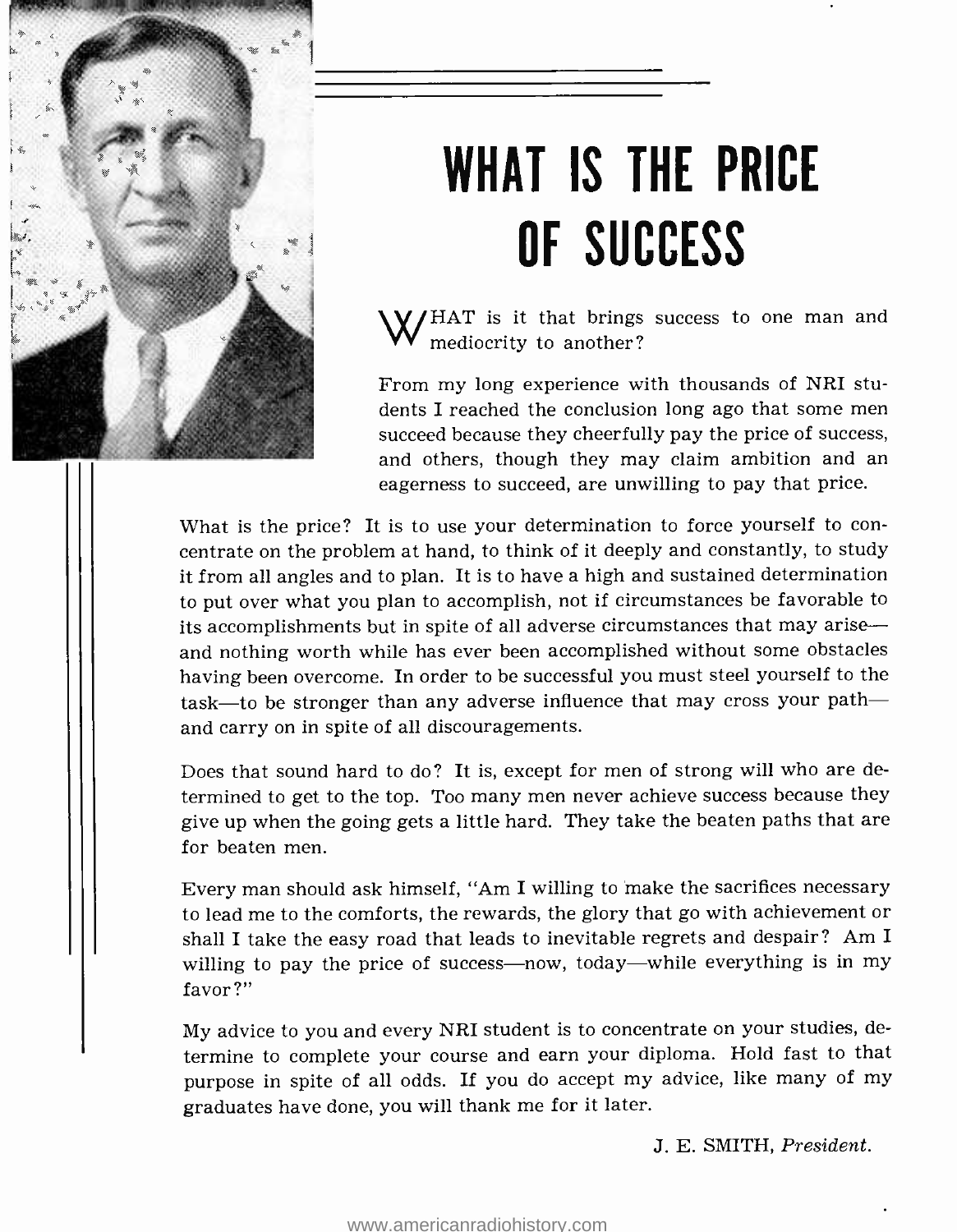

# The Cathode-Ray Oscilloscope as a Training Aid

## By LOUIS E. GARNER, JR.

Louis E. Garner, Jr.

THE value of the cathode-ray-oscilloscope as a will not be listed in formal style nor will step-by-<br>requiring and laboratory test instruments I servicing and laboratory test instrument is step instructions be given. It is assumed that the universally recognized. In fact, in Television reader wishing to carry out the experiments has servicing work, it has become servicing work, it has become almost indispen-<br>sable for some jobs. But it is not in servicing or<br>in laboratory test work alone that the oscillo-<br>scope is of value. Because this instrument enables the technician to actually see wave-shapes, it is extremely useful as a training aid.

the use and operation of the instrument, the student can investigate many electronic and electrical phenomena. He can demonstrate such<br>things as phase-shift, the action of a full-wave The NRI Professional Television Oscilloscope, things as phase-shift, the action of a full-wave The NRI Professional Television Oscilloscope, or half-wave rectifier, the operation of a simple relaxation oscillator, and the action of R-C, R-L, the 'experiments, but for applied. All of these can be demonstrated with scope. If another oscilloscope is used, the same<br>an ordinary power supply and a few additional basic types of wave-shapes should be obtained<br>resistors and condensers, a duo-di small neon bulb. Later, as the student obtains experience in using the oscilloscope and becomes more familiar with its operation, he can use it to study the operation of more complex circuits the experiments that can be performed with the --<br>multivibrators, oscillators, amplifiers, phase-circuits shown. The reader is urged to try slight--multivibrators, oscillators, amplifiers, phase-circuits shown. The reader is urged to try slight-<br>inverters, certain types of clipper circuits, etc. ly different or modified circuits wherever he can.

In this article are outlined a number of basic experiments that can be performed using most<br>any good cathode ray oscilloscope, a basic power any good cathode ray oscilloscope, a basic power tion.<br>supply circuit, and a few additional parts. The purpose of these experiments will be to demonstrate certain kinds of circuit operation and to enable the student to become familiar with the uses and application of the cathode ray oscilloscope. Since we will be primarily concerned with external 60 cycle signal source to the vertical demonstrations and basic study, the experiments

With an oscilloscope and a basic knowledge of diagrams and step-by-step instructions are not step instructions be given. It is assumed that the reader wishing to carry out the experiments has general operation-knows how to connect the leads, how to adjust the various controls to obtain a pattern, etc. It is also taken for granted that he knows how to solder, has the necessary parts available, and is able to connect circuits using only a schematic diagram, since pictorial available for any of the experiments or demonstrations described in this article.

> the experiments, but for the most part, they scope. If another oscilloscope is used, the same shapes will be "reversed" from those illustrated.

> In no case will an attempt be made to give  $all$ the experiments that can be performed with the This will not only help him become familiar with the use of his oscilloscope and its application, but will also aid him in understanding circuit opera-

### Observing a Sine Wave and Demonstrating Phase Shift

An ordinary 60 cycle sine wave can be observed by connecting the "2V Test" terminal or an input terminals of the oscilloscope. Such a signal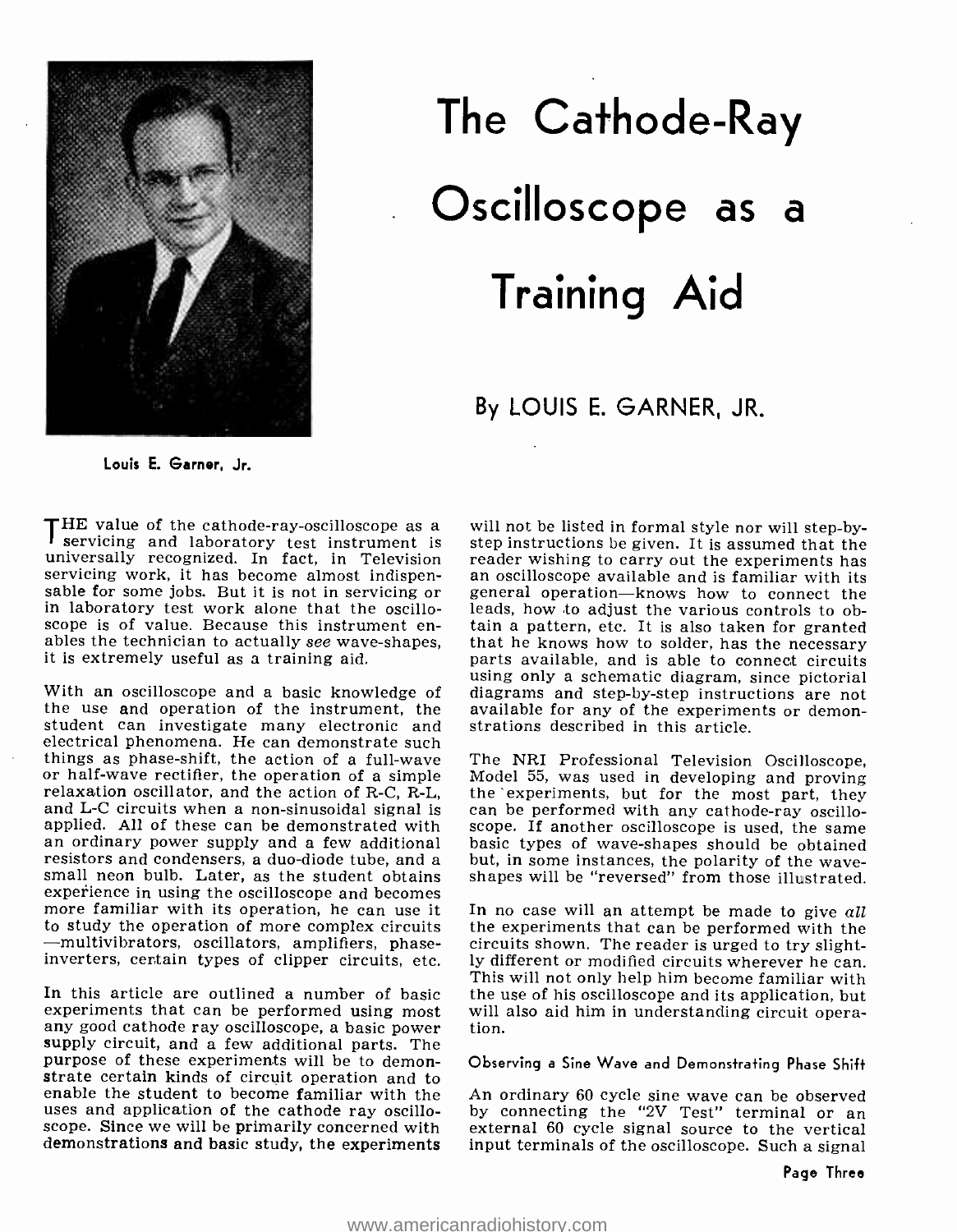

can be obtained from an ordinary power transformer as shown in Figure la. The ground terminal from the oscilloscope is connected to power transformer, and the "hot" side of the with respect to each other when compared to the<br>winding is connected to the vertical input termi- center tap of the transformer winding. You can winding is connected to the vertical input terminal of the oscilloscope.

Vertical attenuator controls are adjusted for from one to two inches deflection on the screen of the oscilloscope. The coarse and fine sweep ground terminal of the oscilloscope is still left<br>controls can then be adjusted, together with the connected to ground and, in this case, is essencontrols can then be adjusted, together with the sync control, until one, two, or three cycles of the sine -wave are visible. Leave the sweep selector switch in the "Int" position and advance the horizontal gain control until the pattern is spread are not shown. Remember, however, that the<br>over two or three inches horizontally. Centering, power transformer is connected to a 110 volt<br>intensity, and focusing controls intensity, and focusing controls are adjusted for a centered, bright and sharp image.

One cycle of the sine wave should appear as in Fig. lb, two cycles as in Fig. lc. You may find that the built-in linear horizontal sweep will sync with the negative half-cycle of the observed signal so that the sine-wave appears as in Fig. 1d. The exact number of cycles obtained depends on the adjustment of the sweep range trol until a steady pattern is obtained. The sweep and sweep vernier controls, but the general appearance of the pattern should be the same as that in the illustration.

Since the 60 cycle signal observed is in step with the line voltage, the line signal can be used for synchronizing the built-in sweep. Prove this by turning the sweep selector to the "line" position and readjusting the sync signal control until a steady pattern is obtained.

When the internal sync is used, the degree of synchronization and the locking-in of the built-<br>in sweep depends upon the amplitude of the signal applied to the vertical input terminals. When the line sync signal is used, the sync level re-



mains constant and the built-in sweep stays in sync or locked -in with the line signal regardless of variations in the signal applied to the vertical input terminals. This fact will enable us to demonstrate a number of fundamental principles.

The signals obtained at opposite ends of a transformer winding are 180 degrees out of phase with respect to each other when compared to the demonstrate this by disconnecting the ground from one side of the 6.3 volt center -tapped winding of a power transformer and connecting the center tap to ground as shown in figure 2a. The ground terminal of the oscilloscope is still left tially connected to the center tap of the 6.3 volt filament winding. In. Fig. 2, other windings of the power transformer, including the primary, are not shown. Remember, however, that the power transformer is connected to a 110 volt position when the signal waveshapes are to be observed.

Now, connect the vertical input terminal of the oscilloscope to one side of the filament winding and adjust the vertical attenuator control as you did previously. With the sweep generator set in the "line" position, adjust the sync signal convernier control should be adjusted so that at least two cycles of the signal are observed. You will find that the signal will appear as in Fig. 2b or Fig. 2c.

Which of these patterns you obtain, or whether the signal locks -in at some other point so that the sine -wave starts at the zero or center point rather than at one of the peaks, depends upon the adjustment of the sweep vernier and sync level controls, as well as upon which terminal you use to connect the vertical input lead to the oscilloscope. Which you obtain is unimportant<br>--the important thing is what happens when you transfer the vertical input lead to the other "hot" terminal of the 6.3 volt filament winding.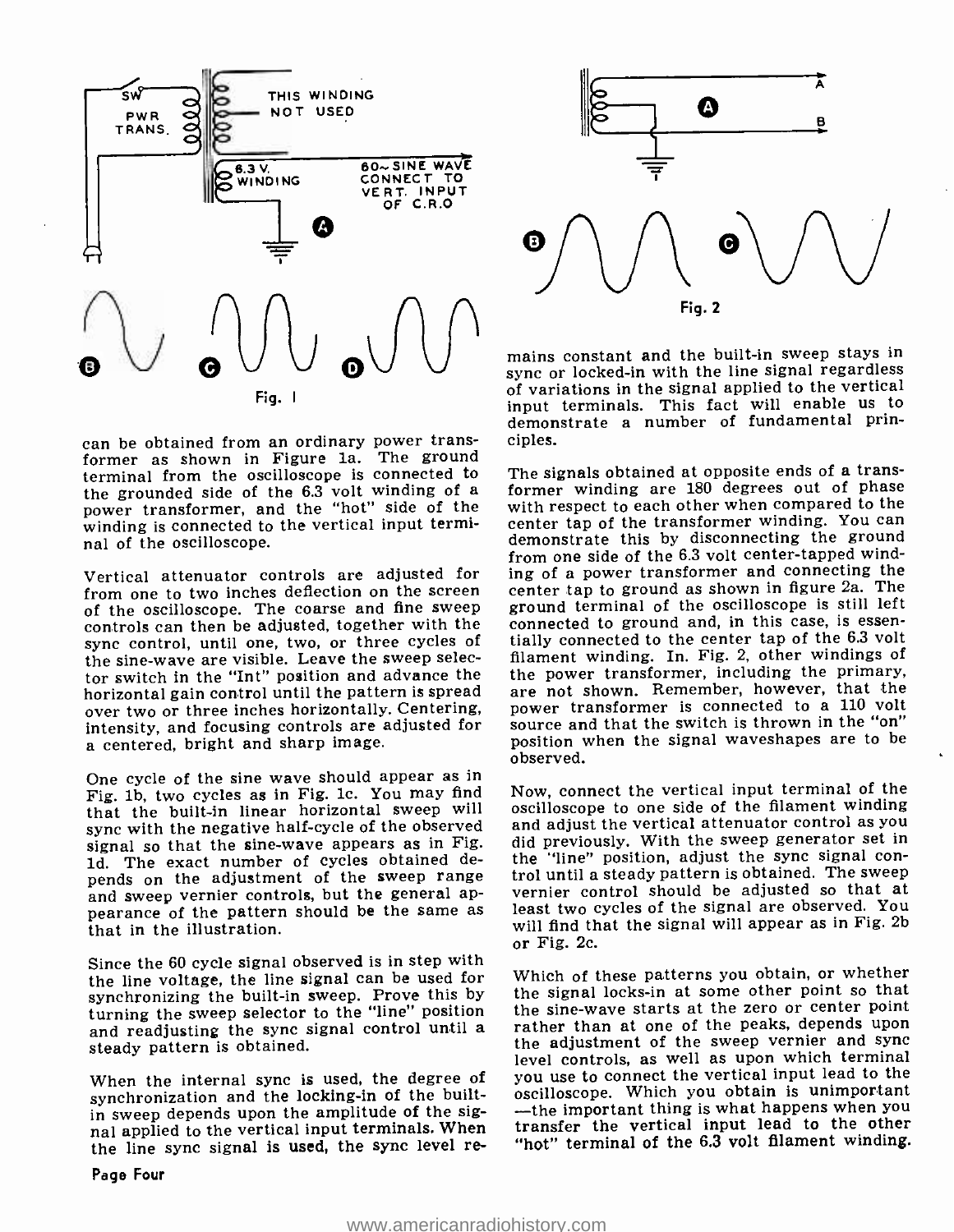

to terminal A in Fig. 2a, you transfer the lead to terminal B. Note that the image has shifted position.

In the experiment conducted at NRI, the pattern was found to start at the top of the positive peak, shown in Fig. 2b was obtained with the vertical input terminal connected to A and the pattern shown in Fig. 2c was obtain is locked-in with a signal external to the one You can now show that a resistor and a con-<br>being observed, the sweep in the oscilloscope is denser together will cause a phase shift of less<br>the same regardless of whether w peak of the negative cycle. Hence, the signals are exactly 180 degrees out of phase.

Thus, with this simple experiment, we have definitely shown that the voltages at opposite ends of a transformer winding are 180 degrees out of phase with respect to each other. This is a funda-<br>mental fact which you learn early in your NRI<br>course.

A similar technique is used to demonstrate that<br>there is a 90-degree phase shift in the voltage<br>across the condenser in a series R-C network, as<br>compared to the voltage across the entire net-<br>work or across a resistor alon

To do this, use the 6.3 volt center tapped winding<br>of the power transformer as you did in the pre-<br>ceding experiment. Leave the center tap con-<br>nected to ground and the ground terminal of the<br>oscilloscope connected as in t

Now, connect a series circuit consisting of a 47,000 ohm resistor, a 500,000 ohm potentiometer, and a 25 mfd. condenser across one -half of the transformer winding as shown in Fig. 3a. Leave before and synced with the line signal as in the previous demonstration.

Adjust the 500,000 ohm potentiometer until all of the resistance is in the circuit. Connect a temporary short across the .25 mfd. condenser and observe the signal obtained with the verti- cal input terminal of the oscilloscope connected to point C. The image obtained at NRI is shown in figure 3b.

obtained at NRI is shown in Fig. 3c. Note that<br>In this case, if you originally connected the lead there is a shift of 90 degrees between the two Now, remove the temporary short across the .25 mfd. condenser and transfer the vertical in-<br>put lead of the oscilloscope to point  $D$  (Fig. 3a). It may be necessary to readjust the vertical attenuator controls when this is done. The image images.

> Thus, while the voltage across the resistor alone<br>was found to start at the *top* of the positive peak, start at the beginning of the positive peak or at

> denser together will cause a phase shift of less cathode ray oscilloscope from point  $D$  to point

> Adjust the 500,000 ohm potentiometer while watching the image on the screen of the oscilloscope. You will find that the amplitude of the image will vary. Readjust the vertical attenuator to keep the amplitude approximately the same. Note particularly, however, that the point at which the image starts on the screen of the oscilloscope varies with the position of the potentiometer and, hence, the amount of resistance in the R-C circuit.

> With all of the resistance in the circuit, the circuit is primarily resistive, and the image will appear essentially as in the case of a resistor alone. With the potentiometer turned so that all<br>of the resistance is out of the circuit, the voltage will appear approximately as across the condenser alone. Thus, in the experiment as per-<br>formed at NRI, it was found possible to shift the<br>starting point of the image on the cathode ray<br>screen from the zero point to the pe positive cycle by adjusting the 500,000 ohm potentiometer.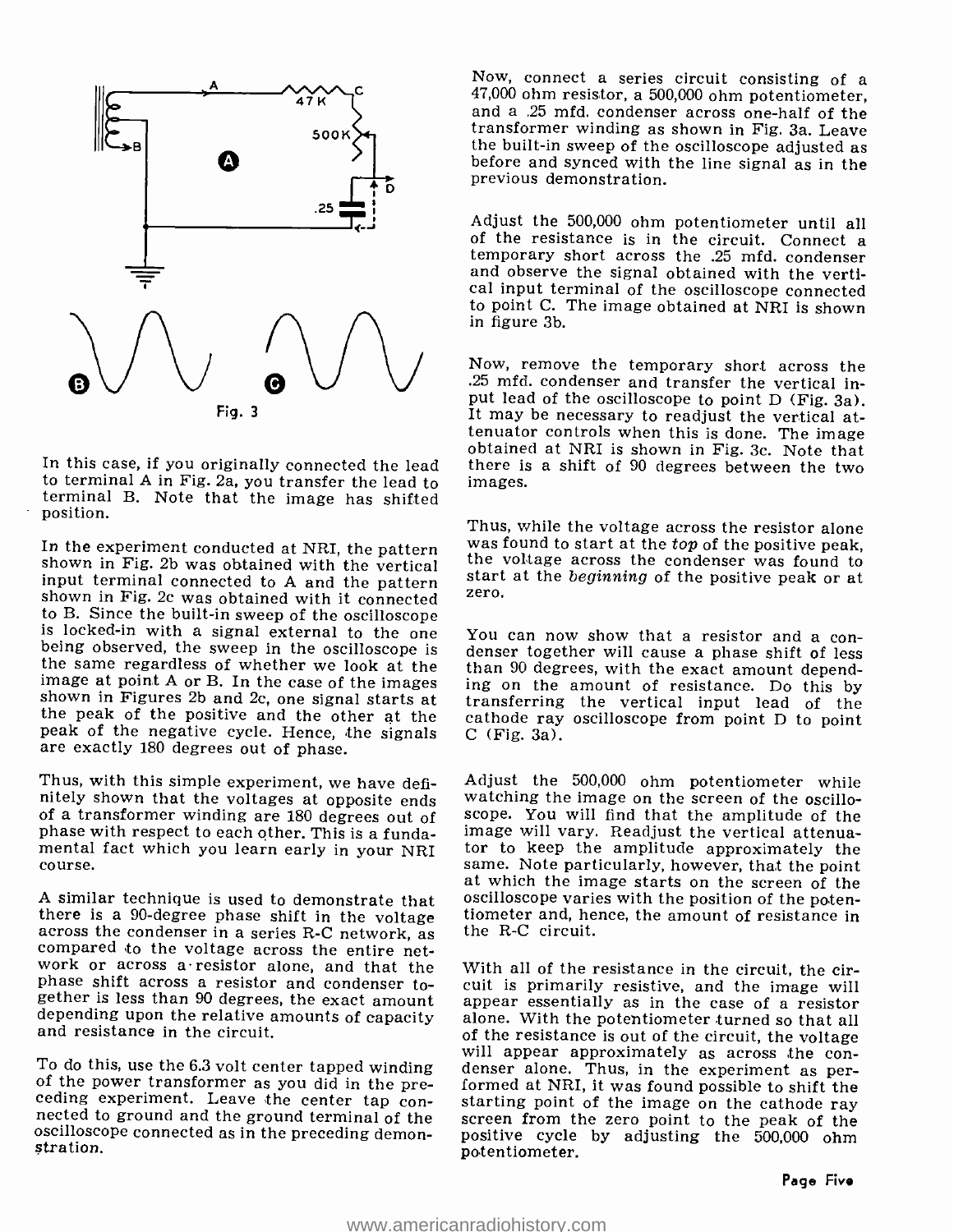

Using a Sinusoidal Horizontal Sweep

Thus far, we have used the built-in linear sweep of the oscilloscope to provide horizontal deflection. This enabled us to see the wave -form of the signal connected to the vertical input termi-<br>nal. Occasionally, however, it is desirable to use nal. Occasionally, however, it is desirable to use a we experimented in the circuit shown in Fig. 2a.<br>a horizontal sweep other than the linear or If the ground lead of the oscilloscope is connected<br>saw-tooth sweep provided circuit. One of these is a sine -wave sweep.

To see the pattern obtained when a sinusoidal (sine wave) sweep is used for horizontal deflection, connect the horizontal input terminal of the oscilloscope to the "2V Test" terminal. Turn the sweep selector switch to the "amp." position.<br>When this is done, the sweep range, sweep vernier, and sync signal will no longer be effective since we are using an external sweep. However, input lead connected to one side of the winding,<br>the horizontal size or width of the image can an image something like that shown in Fig. 4a the horizontal size or width of the image can still be controlled by adjusting the horizontal gain control.

Now, to see the effect of applying a sine wave signal to the horizontal deflecting plates at the same time that a sine wave signal of the same phase and frequency is applied to the vertical deflection plates, connect the vertical input terminal of the oscilloscope to the "2V Test" terminal. Note that both the horizontal and vertical input terminals of the oscilloscope are now con- nected to the test signal terminal.

Adjust the vertical attenuator and the horizontal gain controls until a picture of normal size is obtained. An image like that shown in Fig. 4a will be obtained. This will be a slanting line on about a 45 degree angle. Close examination may indicate that there are two lines instead of one. This is due to a very slight phase shift in the oscilloscope amplifier.

This demonstration gives us an important piece of information-when the sine wave signal is applied for both horizontal and vertical deflection in the oscilloscope, we obtain a thin straight line sloping to the right as shown in Fig. 4a (using the NRI oscilloscope—with another oscilloscope, the slope may be reversed, as will all the slopes in this series of demonstrations). Essen -

tially, we have sine wave signals of the same phase and frequency applied to both sets of deflection plates.

Suppose, now, that one of the sine wave signals was exactly 180 degrees out of phase with the other sine wave signal. What could we expect?

It would appear that we would get the same general type of pattern since the signals are similar. However, because of the difference in phase, there would be some difference in the pattern- perhaps a straight line, but with a slope to the left instead of to the right as shown in Fig. 4b.

To prove this, apply a sine wave signal to the vertical input of the oscilloscope which differs in phase from the test signal. We can obtain such a signal by using the center -tapped filament winding of the power transformer with which If the ground lead of the oscilloscope is connected to the center terminal, then the sine-wave signals on each side of the transformer winding are 180 degrees out of phase.

Now, leaving the test signal connected to the horizontal input of the oscilloscope, connect the vertical input lead first to one side of the filament winding and then to the other, adjusting the vertical attenuator controls for an image of normal size. You will find that with the vertical input lead connected to one side of the winding, is obtained, while a line sloping in the opposite direction as in Fig. 4b is obtained when the lead is connected to the other side of the winding. In one case, the signal is in phase with the test signal. On the opposite side of the winding, the sine -wave signal obtained is 180 degrees out of phase with our test signal and hence the straight line slopes in the opposite direction.

With a phase difference between the two signals of less than 180 degrees, an ellipse will be obtained. If the phase difference is less than <sup>90</sup> degrees, the ellipse will slant to the right as shown in Fig. 4c; if more than 90, but less than <sup>180</sup>degrees, the slope of the ellipse will be to the left as shown in Fig. 4d. Finally, if the signals are exactly 90 degrees out of phase, an almost perfect circle will be obtained, as shown in Fig. 4e.

You can demonstrate the patterns obtained with phase differences of less than 180 degrees by reconnecting the phase-shifting network shown in Fig. 3a. The vertical input lead of the oscilloscope should be connected to point C. Continue to use the test signal of the oscilloscope for horizontal sweep.

By adjusting the 500,000 ohm potentiometer, you can change the sloping line to an ellipse, then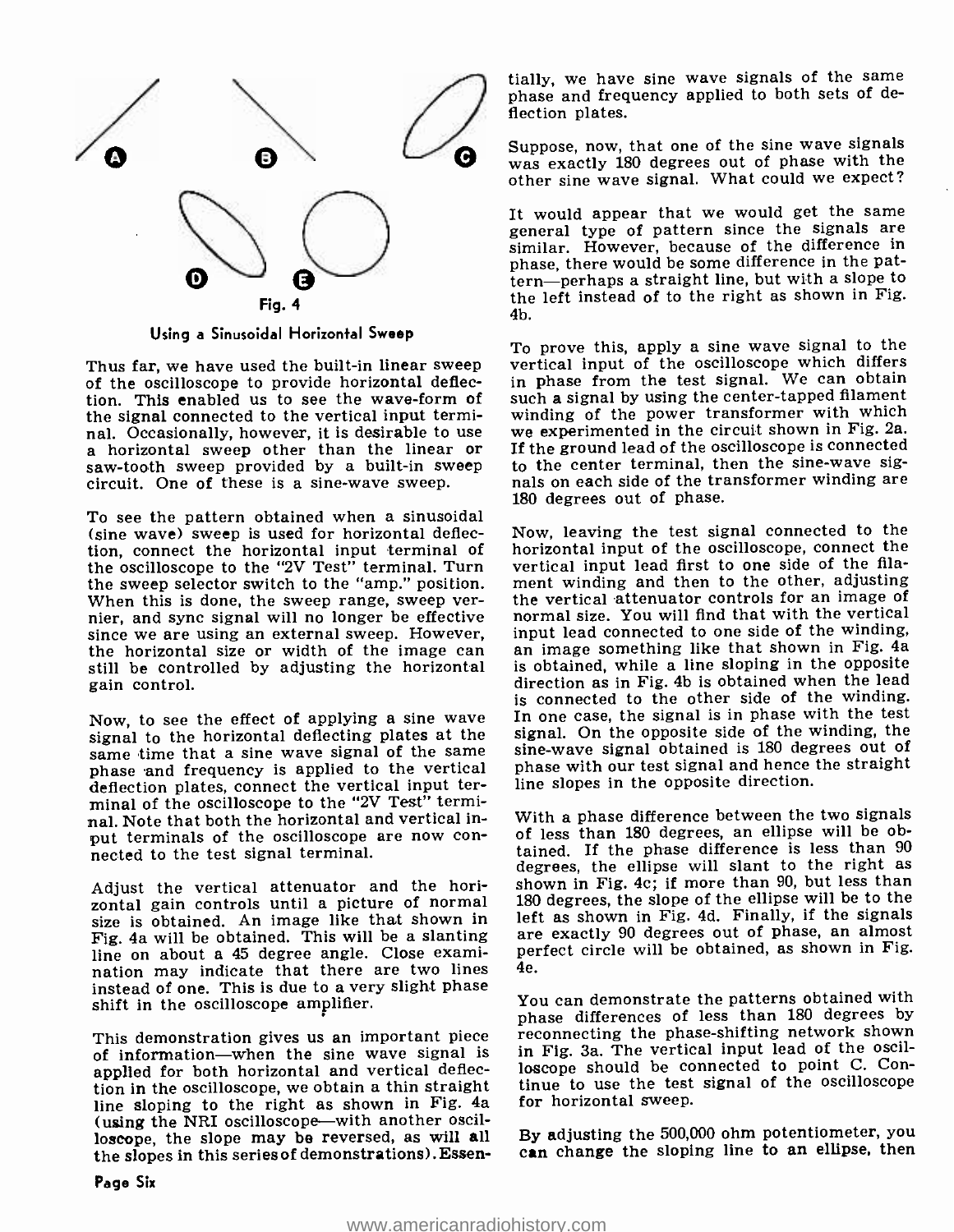to a circle. As you adjust the potentiometer, you will probably find it necessary to readjust the vertical attenuator control in order to keep the image on the screen a reasonable size. To obtain a good approximation of a circle, turn the potentiometer until all of its resistance is<br>out of the circuit and until only the voltage The ground connections shown are to the chassis across the condenser is applied to the vertical input. The vertical attenuator and horizontal controls of the oscilloscope are adjusted for<br>equal deflection in both directions. Transferring the signal source from terminal A of the filament winding to terminal B will enable you to avoid having the chassis and scope "floating" obtain an ellipse which slopes in the opposite direction.

#### Obtaining a B -H Curve

As you may recall from your early NRI lessons, tion, such as a cold water pipe or radiator. If<br>a B-H curve for a transformer, coil, or a sample there is zero voltage between the pipe and the<br>of magnetic core material is a bottom loops indicating magnetic saturation of<br>the core material. If the core has magnetic hvsteresis, the S-shaped curve will widen with the area between the two sides representing magnetic loss.

To obtain such a curve on the screen of the oscilloscope, it is necessary to provide a signal magnetizing force applied to the transformer by for horizontal deflection of the electron beam utilizing the voltage drop across a resistor in which is proportional to the magnetizing force series with the primary winding. This resistor applied to the transformer. For vertical deflec- is purposely chosen small so that its effect on applied to the transformer. For vertical deflection of the beam, we need a signal proportional the circuit will be negligible. The same curto the number of lines of magnetic flux.





Fig. 5

The circuit shown in Fig. 5a will enable us to obtain a B-H curve for our power transformer. Note that only the primary winding and a 6.3 volt filament winding is used. Do not connect the other windings of the power transformer.

on which the power transformer is mounted. Since one side of the line will be connected to ground, check the polarity of the line plug and make sure that the chassis ground connects to the ground side of the power line. Do this to above ground, and, therefore, to avoid shocks. You can check the plug polarity by wiring up the unit as shown, and inserting the plug in the wall socket. Then use an ac voltmeter to check between the chassis and a ground connecthere is zero voltage between the pipe and the chassis, you have inserted the plug with the correct polarity. The plug and receptacle should then be marked so that you can always insert find that line voltage is measured between the chassis and the pipe, the line plug should be reversed.

With the circuit shown in Fig. 5a, we can obtain a voltage to apply to the horizontal input of the oscilloscope that is proportional to the magnetizing force applied to the transformer by series with the primary winding. This resistor rent that flows through the primary of the power transformer also flows through the resistor, so by using the voltage across the resistor, we can obtain a horizontal deflection pro- portional to the current flowing in the primary of the power transformer. This current acts as the magnetizing force.

Across the secondary winding (in this case the 6.3 volt filament winding), we have a voltage proportional to the turns ratio, the number of lines of flux produced, and the rate of change of the lines of flux. By using the resistor -con- denser network shown in Fig. 5a, we can obtain a voltage that is proportional only to the number of lines of flux and the turns ratio between the primary and secondary windings (as well as primary voltage). Since the turns ratio is constant, we can assume that the voltage we apply to the vertical input of the oscilloscope is proportional to the number of lines of flux.

When the oscilloscope is connected as shown, and the external sweep of the oscilloscope is used (sweep selector switch in the "amp." posi- tion), and with the horizontal gain and vertical attenuator controls properly adjusted, you should obtain the typical S-shaped B-H curve shown in Fig. 5b.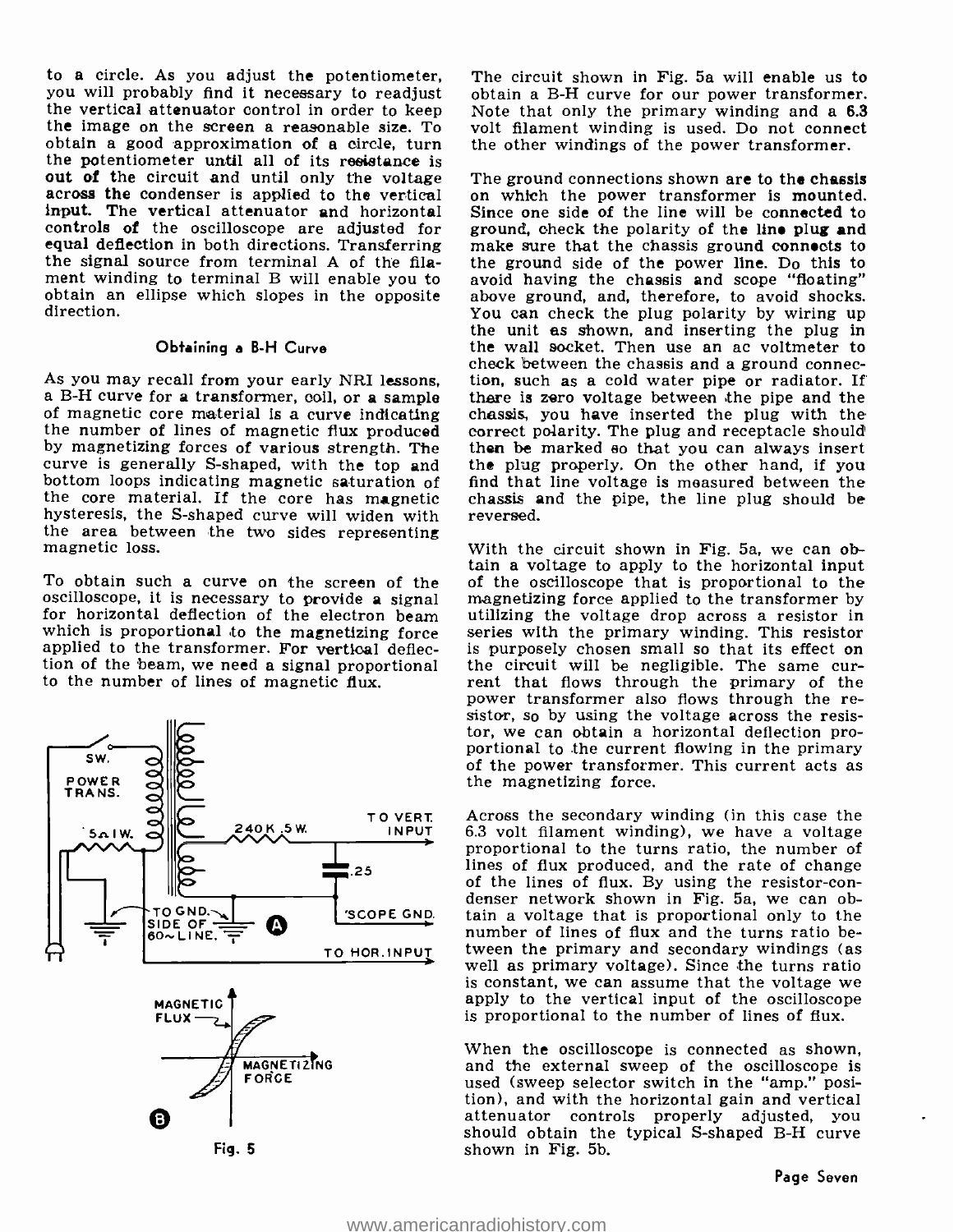

If the connections to the resistor -condenser network are reversed, you may find that the Sshaped curve faces to the left instead of to the right. However, the shape of the curve will be the same. A reversed curve can be obtained, simply by interchanging the filament winding connections of the power transformer.

Having obtained the B-H or hysteresis curve for your power transformer, you may find it worth while to study the voltage and current wave -shapes applied to the primary of the power transformer.

You can study the current wave-shape by con-<br>necting the lead formerly connected to the horizontal input to the vertical input, in order tion) and that the signal across the load reto observe the voltage across the 5-ohm resistor. sistor is connected to the vertical input termito observe the voltage across the 5 -ohm resistor. Change the sweep selector switch to the "Int." position. This turns on the built-in linear sweep of the oscilloscope and permits you to sync this sweep with the signal applied to the vertical input.

After adjusting the coarse and fine sweep con-<br>trols and the sync level control to obtain approximately two cycles of the signal, you should find that the pattern obtained is like that shown<br>in Fig. 6a. Note that this is not a pure sine wave but is considerably distorted. It represents the wave-shape of the current flowing in the primary of the transformer.

The odd wave-shape is due to the effect of sat-The but with peaks of the applied voltage. signal across the 50,000 ohm load resistor on As the transformer iron core is saturated, the rate of change of the lines of magnetic flux is reduced and the instantaneous reactance of the transformer primary drops. When this happens, more current flows in the primary on the instantaneous peaks, and a more sharply peaked current signal is obtained (Fig. 6a).

The voltage applied to the primary of the power transformer is a sine wave and can be observed of the rectifier tube not operating as well as<br>by transferring the vertical input lead so as to the other, or due to a defective power transby transferring the vertical input lead so as to observe the signal across the primary winding rather than the signal across the resistor. It will be similar to that shown in Fig. 6b.

#### Studying Rectifier Operation

By using an ordinary power transformer, a rec-

∠°<br>sw. 000000 **VERT. INPUT** PWR. TRANS. SOK<br>3 WATT GND. Δ  $\bullet$ 0'' ' L Fig. 7

tifier tube, and a load resistor, we can demonstrate and observe the operation of half-wave<br>and full-wave rectifiers. Use the circuit in Fig. 7a. Note that the internal sweep of the oscilloscope is used (sweep selector in the "Int." position) and that the signal across the load renal of the oscilloscope.

The vertical attenuator and sweep controls of the oscilloscope are adjusted until three or four cycles of the rectified ac signal can be seen on the screen. With one of the plates disconnected (point X left open) we have a half-wave rectifier and the pattern shown in Fig. 7b results. When both plates of the rectifier are connected so that full-wave operation is obtained, we get the pattern shown in Fig. 7c.

Unbalanced rectifier operation can be demonstrated by opening point X and inserting a 15,- 000 ohm, 2 watt resistor in series with the lead to one of the rectifier plates. Again observe the the screen. The pattern will resemble that in Fig. 7d.

One -half of the rectified signal has a higher amplitude than the other half. This superimposes a 60 cycle variation on the 120 cycle ripple frequency obtained from full wave rectification. Such a condition may occur in servicing due to a defective rectifier tube, with one -half of the rectifier tube not operating as well as former, or similar causes. Such a defect will superimpose a 60 cycle hum on the 120 cycle hum obtained from the full-wave power supply.

In many radio receivers, amplifiers, and television sets, the power supply filter network is not designed to effectively remove 60 cycle hum.

Page Eight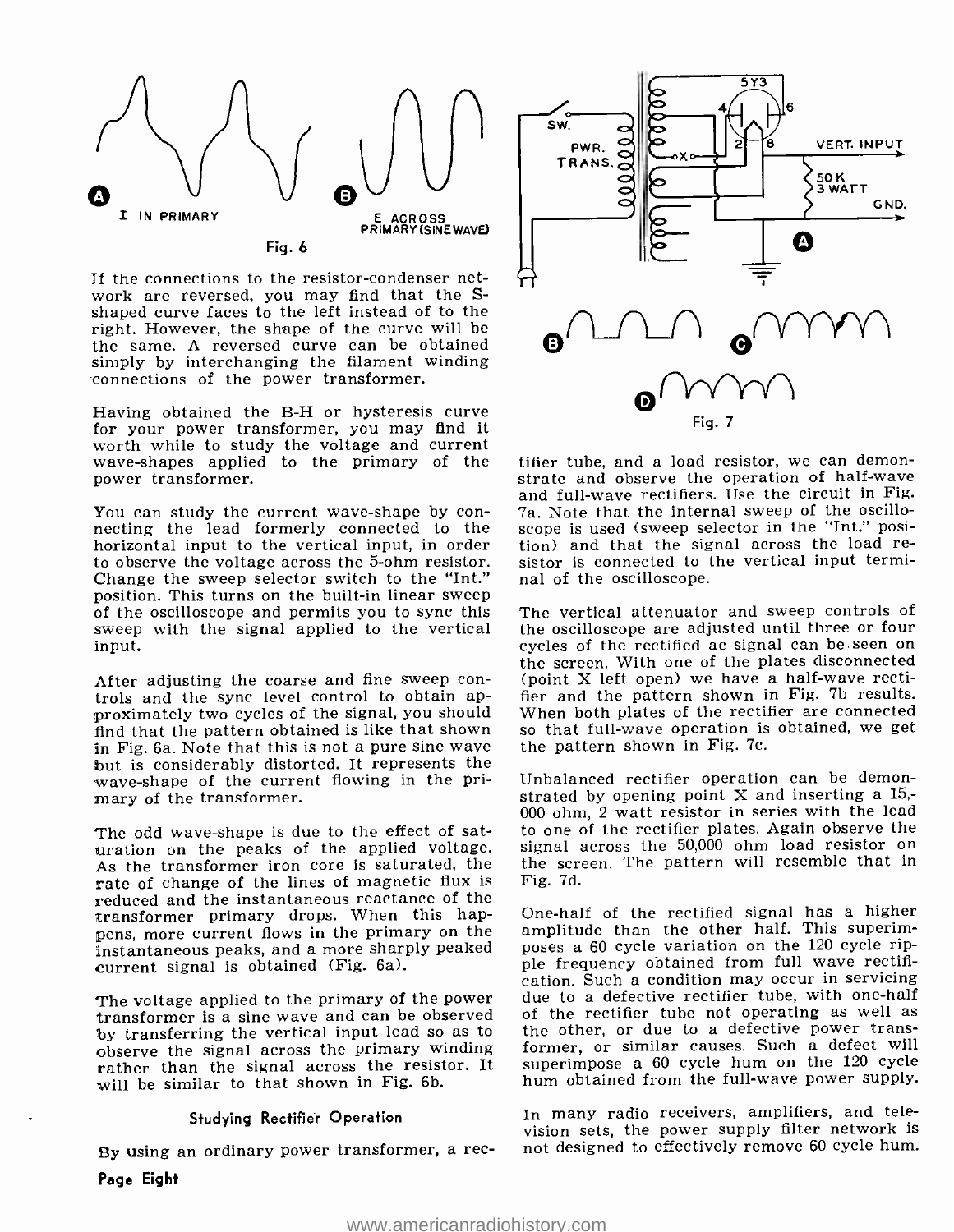

may be encountered even though the filter circuit of the receiver is in good operating condition. In practice, such a condition can be checked The saw-tooth results from the fact that the for by observing the wave-shape of the hum condenser charges when the 5Y3 conducts and for by observing the wave-shape of the hum<br>signal and determining whether it is 60 cycles

The rectifier tube itself can generally be checked or any off quickly, and becomes narrow and<br>on an ordinary tube tester. Each half of a full-<br>wave rectifier tube is checked separately. A the simple rectifier circuit witho tube than for the other indicates unbalance in the tube itself.

to insert a small resistor in series in the circuit.

In this case, the current wave-shape can be observed by inserting a 47 ohm, 1 watt resistor between the center tap of the transformer and<br>ground. The lead to the vertical input terminal Most power supply circuits take the general ground. The lead to the vertical input terminal Most power supply circuits take the general of the oscilloscope is then connected to the form of the circuit shown in Fig. 9. With this of the oscilloscope is then connected to the juncture of the center tap and the resistor.

controls of the oscilloscope are properly adjusted for a normal image, you will find that which may be encountered under different types<br>the current wave-shapes have essentially the of operation are illustrated in Fig. 10. In all same form as the voltage wave-shapes. Note, cases, the ground connection for the oscillo-<br>however, that the load alone is connected scope is made to  $B$ — or to ground as shown in<br>across the output of the rectifier circuit is no filter circuit.

Next, let us study the operation of the recti-

fier circuit with a condenser and choke input filter circuit.

Probably the simplest type of power supply filter is a condenser connected from  $B +$  to  $\overline{B -}$ . We can demonstrate this by using the circuit shown in Fig. 8a. Note the 47 ohm series resistor shown<br>in this circuit. This resistor is small in value compared to the dc resistance in the rest of the circuit and hence does not appreciably affect<br>the operation of the rectifier or filter condenser. However, it does permit us to observe the cur- rent waveform.

saw-tooth as shown in Fig. 8b, while the cur-<br>Because of this, a severe 60 cycle hum condition rent waveform has the narrow pulse shape Using the technique previously described, observe the voltage waveform across the load resistor (vertical input terminal connected to point A) and the current wave form (vertical input lead of the oscilloscope connected t

or 120 cycles. Then the ac voltage supplied by<br>each half of the power supply transformer high<br>first part of the charging cycle, the condenser<br>voltage winding can be checked. These voltages<br>acts as a short circuit across th them will result in the condition demonstrated. large. However, as the condenser reaches full<br>charge, the current charging the condenser Thus far, we have observed the voltage wave-<br>shape across the load resistor. In order to ob-<br>shape across the load resistor. In order to ob-<br>shape the current wave-shape, it is necessary the number of cycles observed per s starts to discharge slowly through the load reacts as a short circuit across the power supply drops off quickly, and becomes narrow and<br>pulse-shaped. Its amplitude is greater than in<br>the simple rectifier circuit without a filter con-<br>denser, but it is considerably narrower. This can<br>be demonstrated by leaving the v the half-wave and the full-wave signals is in<br>the number of cycles observed per second and<br>in the relative amplitudes of the saw-tooth and<br>pulses. The wave-shapes have the same general<br>form for full-wave and half-wave rect

## Typical Power Supply Circuits

denser input, choke input, half-wave and full-<br>When this is done, and the vertical attenuator wave rectification and can demonstrate the op-<br>controls of the oscilloscope are properly ad- eration of an RC filter. The variou circuit, we can make modifications for concases, the ground connection for the oscilloeither point A or B, as indicated under the illustration in Fig. 10. Either half-wave or full-wave rectification is used, as indicated in Fig.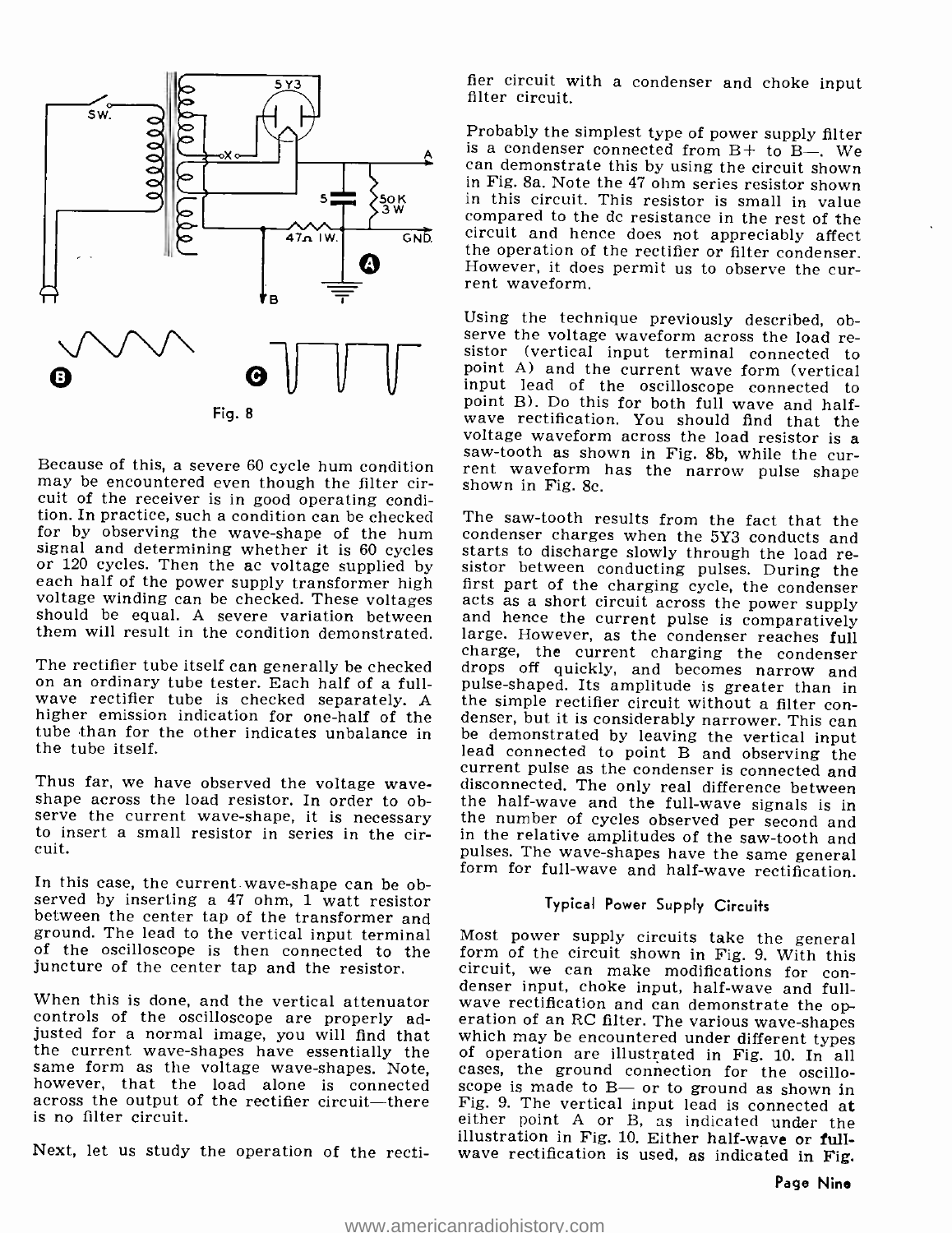

10. To change from full -wave to half -wave rec- tification, simply disconnect one plate lead to the 5Y3.

In addition to the experiments suggested in Fig. 10, using the circuit of Fig. 9, you should also<br>try other modifications of the filter circuit. As an example, observe the effect on the wave-<br>shape and amplitude of the ripple when a 5000 ohm, 2 watt resistor is substituted for the <sup>10</sup> henry filter choke. Also try modifying the sizes of the filter condensers and the load on the power supply circuit.

## Other Rectifier Circuits

Two additional rectifier circuits are shown in Fig. 11. In these circuits, the connections to the length of time for a condenser to charge through<br>naimeasy winding, and to the 6.3 volt filament a resistor. If we plot the voltage across the conprimary winding and to the 6.3 volt filament a resistor. If we plot the voltage across the con-<br>winding have been eliminated to simplify the denser versus time, we get a curve somewhat winding have been eliminated to simplify the illustration. These circuits can be wired with the same components used in the complete power supply circuit. In the case of the circuit shown in Fig. 11a, the extra 50,000 ohm resistor<br>should be arranged so that it can be connected. Suppose we shorted and discharged the conshould be arranged so that it can be connected<br>and disconnected as the waveform is observed and disconnected as the waveform is observed on the suppose, further, that we discharge the con-<br>difference occurring when this resistor is in-<br>denser down to a lower voltage and then allow difference occurring when this resistor is inserted in the circuit is in the amplitude of the it to charge up again. Assume that the conobserved waveform. The waveforms observed in the circuits of Fig. 11 are illustrated in Fig. 12. Note that both of these circuits deliver negative-going pulses instead of the positive-going rectified pulses obtained in the power supply<br>circuits previously studied. These circuits can be used where a negative rather than a positive voltage with respect to ground is desired from the power supply.

## R-C Circuits-Simple Relaxation Oscillator

A simple resistor- condenser circuit is shown in Fig. 13a. It is connected to a source of dc voltage with a switch so that the voltage can be applied as desired. When the switch is thrown, the condenser is gradually charged by the dc source circuit connected across a dc voltage source<br>through the resistance. As more and more such as a series of batteries or an ordinary B+<br>electrons travel through the circuit, ch



Fig. 10.  $(A)$  Half-wave rectification--choke input  $(C_1)$ disconnected). Observed at point A in Fig. 9. (B) Same as (A), except full-wave rectification. (C) Same as (B), except full-wave unbalanced rectification (15 K, 2 -watt resistor in series with one rectifier plate lead).  $(D)$  Half-wave rectification--choke input  $(C_1)$  disconnected). Observed at point B, Fig. 9. Full-wave is similar except for number of cycles and greater degree of rounding. (E) Full-wave rectification-condenser input filter. Observed at point A, Fig. 9. (F) Full-wave rectification-condenser input. Observed at point B, Fig. 9.

the condenser, the voltage across it gradually builds up. In other words, it takes a definite length of time for a condenser to charge through like that shown in Fig. 13b. As time passes, the voltage across the condenser gradually builds up until it approaches the source voltage.

denser at point A along the charging curve. denser is discharged down to the voltage represented by point B. If the condenser were allowed to charge again to the original value (point A) and the action repeated, we would have the saw -tooth -shaped wave shown in the illustration.

By using a small portion of the condenser charging curve, a reasonably linear sweep is obtained—that is, the leading edge of the saw-<br>tooth signal is straight and flat. If a large portion of the charging curve were used, the leading edge would be more curved, as indicated by the dotted lines in Fig. 13b.

In Fig. 14a, a 1 megohm resistor is connected in series with a .1 mfd condenser and the entire circuit connected across a dc voltage source power supply with a voltage divider to reduce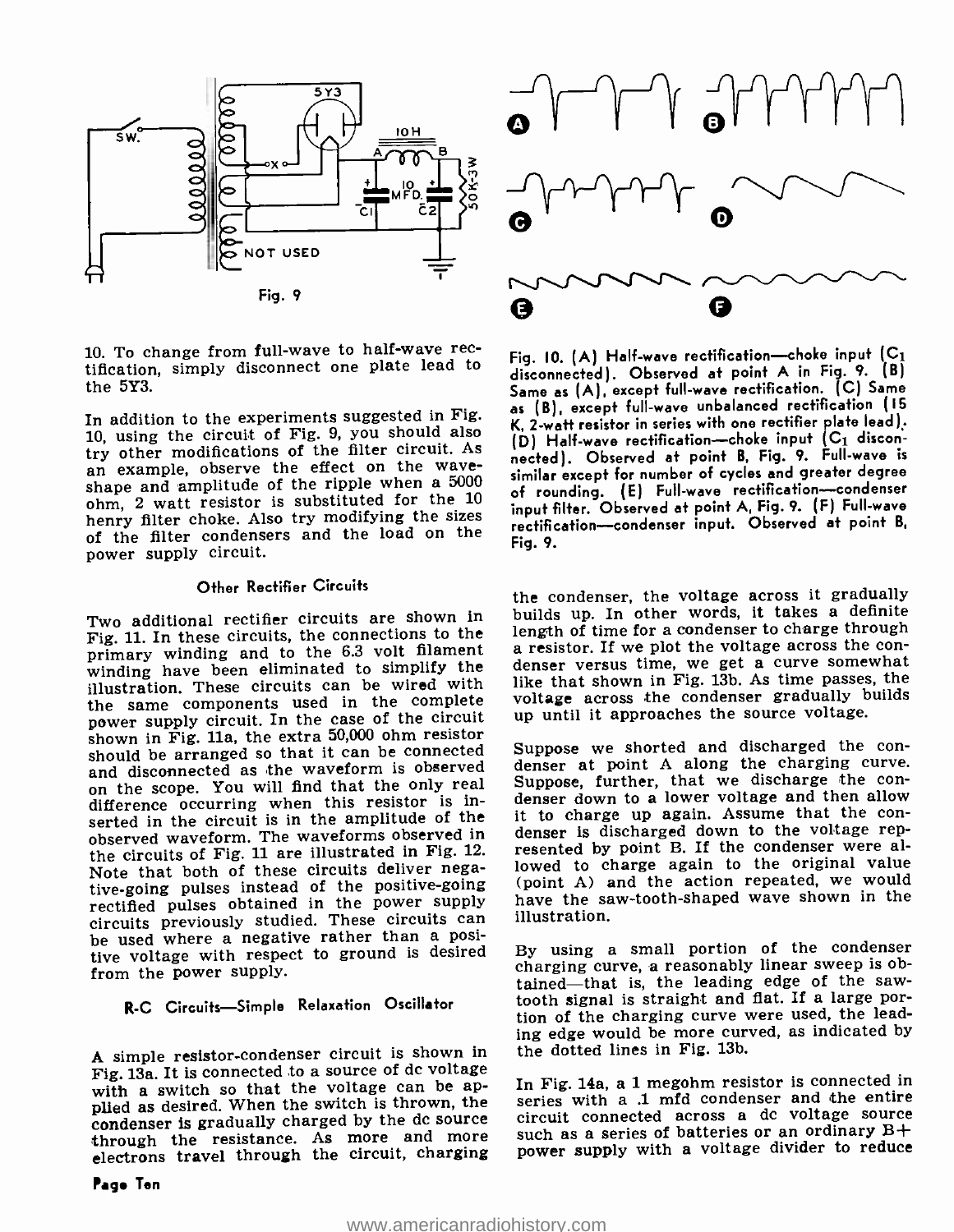

Fig. <sup>11</sup>

watt adjustable resistor across the output of the power supply and move the tap along the resistor until the desired 100 volts is obtained.) oscilloscope as shown in Fig. 14a, you can ob-<br>Across the condenser connect a small neon bulb. Serve a saw-tooth wave similar



Fig. 12. (A) Waveform from circuit shown in Fig. I IA. (R2 not in circuit.) Also the waveform obtained with circuit shown in Fig. 11B, using half-wave rectification.<br>(B) Waveform from circuit shown in Fig. 11A, R<sub>2</sub> connected. (C) Waveform from circuit shown in Fig. I IB using full-wave rectification.

voltage applied between these two electrodes<br>reaches a certain value, the gas ionizes and the<br>tube conducts, acting as a short circuit. As soon<br>as the dc voltage applied to the tube drops<br>below a certain value, which is so



the voltage to 100. (Connect a  $25,000$  ohm,  $25$  charge to the firing potential. This process is watt adjustable resistor across the output of repeated, and a saw-tooth waveform will ap-As the voltage across the condenser builds up, the voltage applied to the neon bulb also increases. When the firing voltage is reached and the bulb conducts, the condenser is discharged to a lower dc voltage. The neon bulb ionizes and allows the condenser to again charge to the firing potential. This process is pear across the condenser. By connecting your<br>oscilloscope as shown in Fig. 14a, you can ob-<br>serve a saw-tooth wave similar to that in Fig.<br>14b. Adjust the sweep and sync until two or<br>three complete cycles can be observed.

> Suppose we change the R-C time constant by changing the size of the condenser or the resistor. If we use a smaller condenser or resistor, the condenser could charge faster. This means that it would reach the firing potent .05 mfd., then a .01 mfd. condenser for the .1 mfd. condenser in Fig. 14a. Note that with the

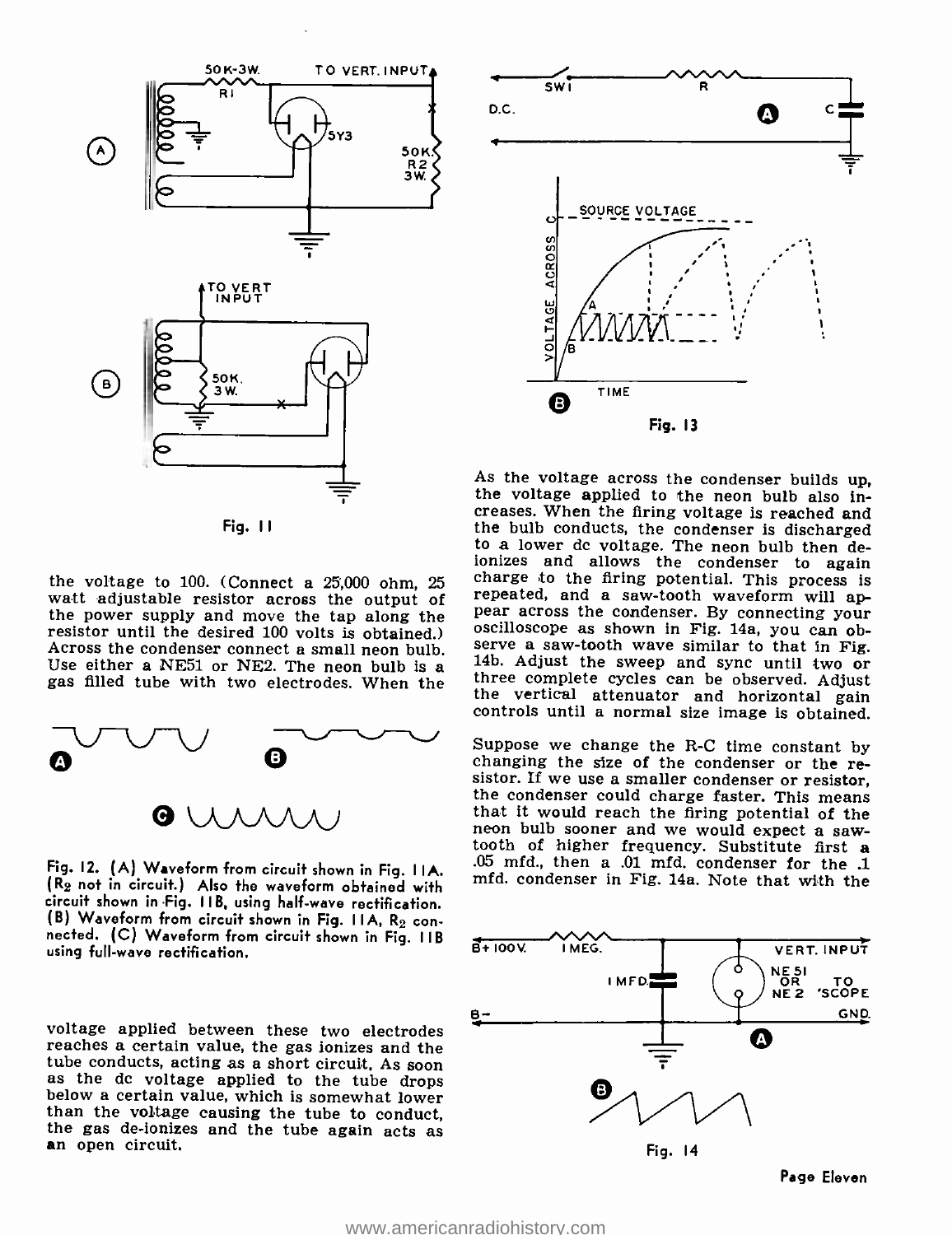

way, if the condenser is made larger, fewer cycles will be observed.

Even though the neon bulb acts as a short-circuit when conducting, it still has a certain amount of resistance. Hence, the discharge is not instantaneous. As smaller condensers are  $\overline{Fig. 15(b)}$ . From this viewpoint, the used, we find that the frequency of operation wave is one of the most complex. used, we find that the frequency of operation increases. However, if too small a condenser is used (or too small a resistor), the time of discharge (due to the resistance of the neon bulb when conducting) may become an appreciable portion of the time of charge. Eventually a point will be reached where the neon bulb will stay ionized at all times and we no longer have a saw -tooth. You can demonstrate this by re-



ducing the size of the condenser to still smaller values. This basic circuit is called a relaxation oscillator and is probably the simplest kind of oscillator that operates from a dc voltage source.

#### A Simple Square -wave Generator

same sweep in the scope, a larger number of decomponent is removed, by switching a dc<br>cycles are observed on the screen. In the same as a switched dc voltage source, it is simple to A square -wave can be formed simply by switching the polarity of a dc supply source, or, if the as a switched dc voltage source, it is simple to understand and fairly easy to produce.

> Mathematically, however, the square-wave can be shown to be made up of a fundamental sine wave, together with odd harmonics (3, 5, 7, 9, etc.) to infinity, all of decreasing amplitude. See Fig. 15(b). From this viewpoint, then, the square-

> An easily constructed square-wave generator is shown in figure 16a. This is a series diode clipper supplied with a high voltage sine wave. The clipper acts to cut off the top and bottom peaks of the sine wave (Fig. 16b). Although the square -wave obtained is not perfect, it is close enough for practical purposes.

SQUARE that the cathode is negative with respect to the<br>wave out plates. This means that both diodes D1 and D2 The operation of the series diode clipper shown in figure 16a is comparatively simple. Note that the flashlight cell is connected with the negative terminal to the cathodes of the twin-diode so plates. This means that both diodes Dl and D2 conduct and the tube acts as a closed circuit.

> Any signal applied to the input can appear across the output load. If a signal with an amplitude larger than the flashlight cell voltage is<br>applied to D1 through the coupling condenser, on the positive half cycles the plate is simply made more positive with respect to the cathode and Dl continues to conduct. However, the cathode of D2 is made positive with respect to its plate, D2 does not conduct, and all the signal appearing above the portion where the cathode becomes positive is "clipped off."

> Similarly, on the negative half cycles, when the applied signal voltage exceeds the battery voltage, the plate of Dl is made negative with respect to its cathode and this half of the twin diode opens. Hence, all the negative portion of the cycle above battery voltage is clipped off.

> This series diode clipper can be built on a small chassis, assembled on the power supply chassis, or simply built bread-board fashion. A 6H6 tube can be substituted for the 6AL5. Filament voltage (6.3 volts) for the diode can be obtained from the filament winding of the power transformer. Obtain the input sine wave from one side of the high voltage winding.

Page Twelve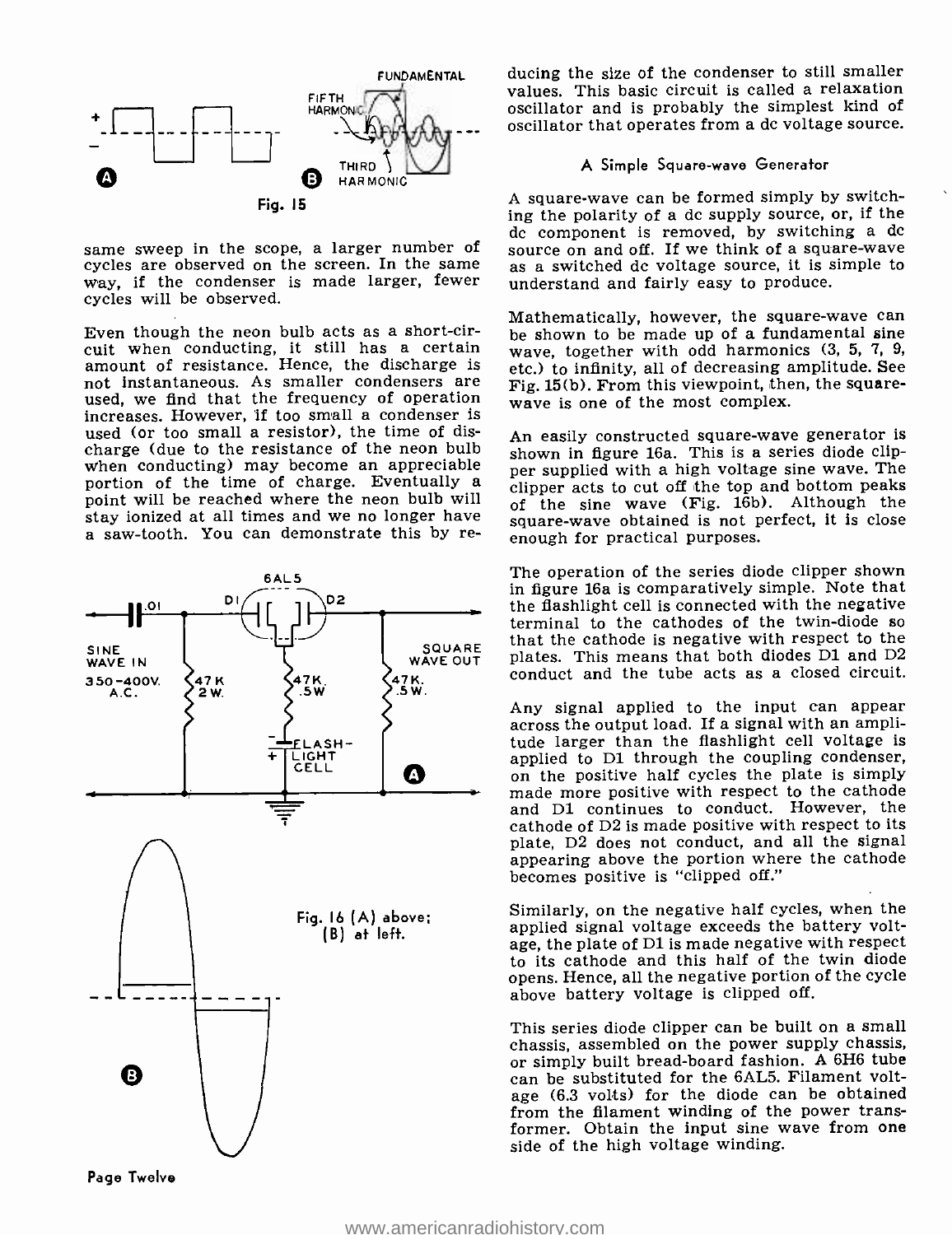

#### Simple R-C Circuits

A simple R-C circuit consisting of a condenser and resistor in series is shown in Fig. 17a. Before connecting the R-C circuit to the output of the square wave clipper, connect your oscilloscope to the clipper and observe the square-wave obtained. Use the internal sweep of the oscillo-scope and adjust the sweep controls until two or three complete cycles of the square-wave sig-<br>nal can be observed. As you carry out this set higher frequency signals are passed without ap-<br>of experiments, you may find it necessary to re- preciable attenuation, wherea adjust the vertical attenuator controls because signals are attenuated considerably. of a drop in amplitude of various signals as different circuits are used.

Since there may be a change in amplitude of used in the circuit, there will be essentially no the observed signal, the built-in sweep of the change in the general wave-shape. The only the observed signal, the built-in sweep of the change in the general wave-shape. The only oscilloscope may tend to lose sync. However, the change will be in the amplitude of the signal oscilloscope may tend to lose sync. However, the 60 cycle signal we are observing is obtained from appearing across the resistor. This may drop the line through a power transformer. Hence, appreciably, however, so that hum and other we can sync the sweep of the oscilloscope with a line signal and thus leave the sync level control

square -waves are applied, connect the circuit shown in Fig. 17a to the output of the square-wave clipper. Connect the oscilloscope across the resistor as shown in the illustration.

condensers are used, the wave-shape more nearly satisfactory for experimental purposes.<br>approaches a sharp pulse and becomes less and  $\frac{1}{10}$  demonstrate this, use a .005 coupling conless of a square-wave.

In other words, a simple resistor-condenser cir-<br>cuit will not pass a low frequency square-wave without some distortion. The amount of dis-

TO VERT INPUT also on the size of the resistor. As the contortion depends on the size of the condenser and denser size is reduced, the time constant becomes shorter. A similar result will be obtained if the resistor is changed.

> In high fidelity circuits, where it is desired to transmit complex signals with as little distortion as possible, a large R -C time constant is used between stages. The circuit shown in Fig. 17a is essentially that used in resistance-coupled ampli-<br>fiers—think of the resistor as the grid resistor of the succeeding stage and the coupling con- denser as the condenser between the plate and grid of two stages.

> Where the time constant of the circuit is small compared to the time of duration of the cycle, a very sharp pulse is obtained. This kind of circuit is called a differentiation circuit and is<br>widely used in television. It may also be considered as a type of high-pass filter, since the



preciable attenuation, whereas low frequency

fixed in position as we observe different signals. mum, even extremely small coupling condensers<br>can be used without changing the wave shape of To see the action of a simple R-C circuit when an applied sine wave. Prove this for yourself square-waves are applied, connect the circuit by applying a 60 cycle sine wave to the input of If a sine-wave is applied to the circuit shown in Fig. 17a and different values of capacity are appearing across the resistor. This may drop noise pickup may cause distortion of the observed signal. However, where noise pickup is at a minimum, even extremely small coupling condensers the R-C circuit and varying the condenser size.

When different values of capacity are used in directional pulse is a pulse signal in which equal the circuit, different wave-shapes are obtained. amplitude pulses are obtained in both positive the circuit, different wave-shapes are obtained. amplitude pulses are obtained in both positive<br>and negative directions. This circuit can be In Fig. 17b various sizes of condensers are shown, modified very slightly to supply uni-directional<br>together with the wave-shapes observed in the pulses simply by connecting a diode clipper across<br>NRI laboratory. Note that The circuit that we have just examined produces bi- directional pulses from a square -wave. A bidirectional pulse is a pulse signal in which equal modified very slightly to supply uni-directional the resistor. A germanium diode (type IN34) is satisfactory for experimental purposes.

> denser to obtain pulses like those shown in Fig. 17b. Now, leaving the oscilloscope connected to observe the signal across the resistor, first shunt the crystal across the resistor in one direction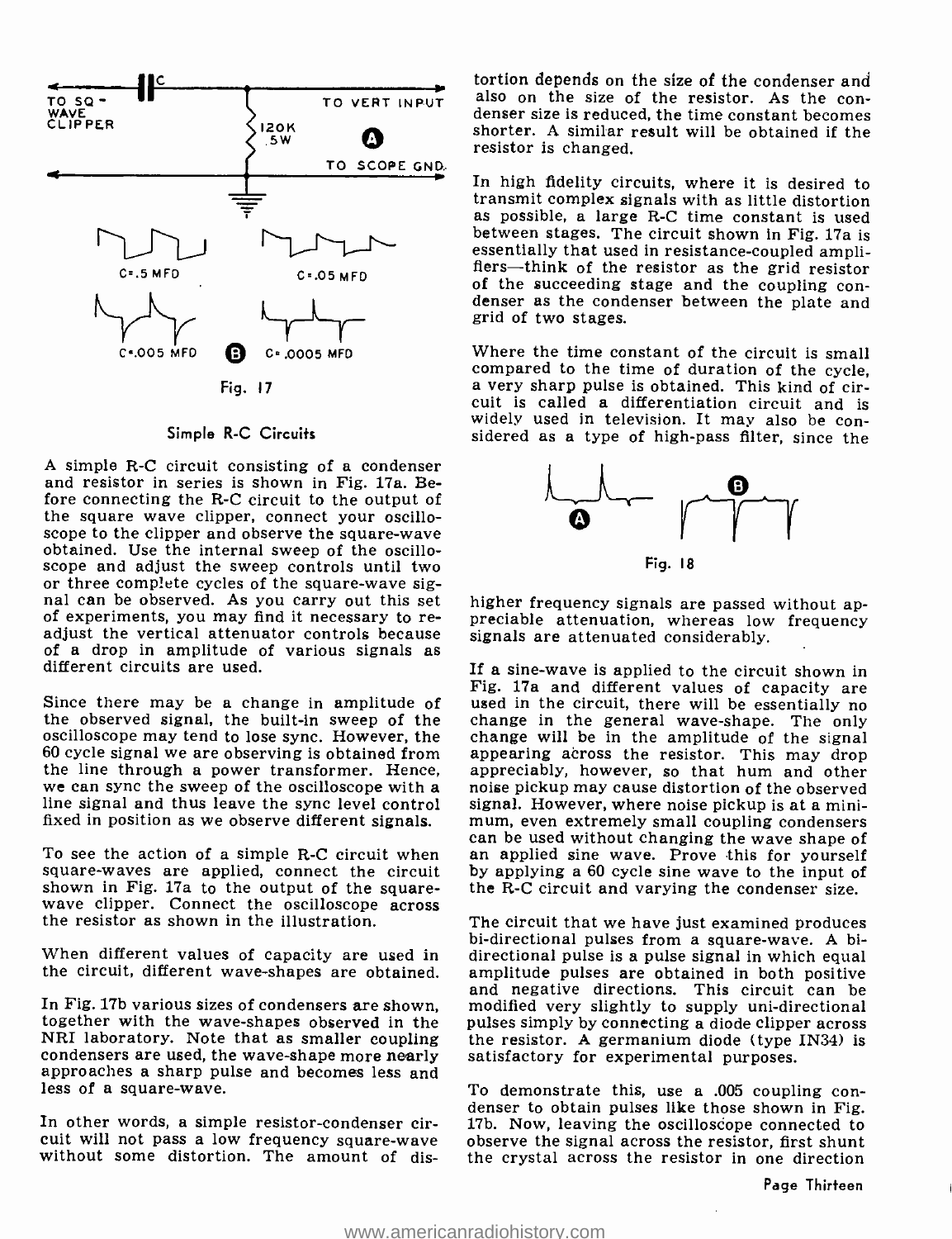

and then reverse its connections. With one con- nection you should obtain pulses like those in Fig. 18a, while pulses with the opposite polarity are obtained when the diode is reversed (Fig. 18b).

#### An Integrating Circuit

By reversing the position of the resistor and the condenser in the circuit just studied, we have what is commonly called an integrating circuit. This circuit can also be thought of as a low -pass filter. Both the differentiating and integrating circuits are used for separating the waveforms obtained. Your waveforms may or<br>horizontal and vertical synchronizing pulses in may not be like the ones shown, depending upon horizontal and vertical synchronizing pulses in television.

In order to see the operation of an integration circuit when a square-wave signal is applied, reverse the positions of the resistor and the condenser as shown in Fig. 19a. Observe the signal waveform will not be changed when applied to across the condenser as different size condensers an L-R circuit, although the amplitude may be an across the condenser as differ are used. The results obtained at NRI are shown in Fig. 19b.

Again, as in the case of the differentiation circuit, a sine wave will be passed without wave- form distortion and the only change will be in amplitude. You may have noticed that the relative amplitude of the observed signal varied in In addition to the simple R-C and R-L circuits<br>the case of both the differentiation and the inte-<br>that we have studied thus far, experiments can the case of both the differentiation and the integration circuits as different condensers were used. Similar results are obtained with changes in the value of the resistor. It is the RC product or time constant that is important in determining different wave shapes.

A more detailed discussion of differentiation and

Page Fourteen



integration circuits cannot be included here 'be- cause of space limitations. For further information, refer to your regular NRI lessons-particularly those dealing with television.

The differentiation circuit that we observed has its counterpart in an R-L circuit. For further experiments, try using various size inductances and resistors in series combinations.

You will find that an L-R circuit of essentially the same form as the  $R$ -C integrating circuit, but with the inductance used in place of the capacity, acts as a differentiation circuit. Fig. 20 shows two such circuits used in the NRI lab and the waveforms obtained. Your waveforms may or the distributed capacity and dc resistance of the choke coil which you use, and also upon the size of the resistor.

As in the case of the R-C circuits, a sinusoidal waveform will not be changed when applied to duced too much, noise and other signal pickup in the circuit may cause the sine wave to be distorted.

### <sup>R</sup>-L -C Circuits

In addition to the simple R-C and R-L circuits be conducted with combination R-L-C circuits. Some of these, with the resulting waveforms obtained, are illustrated in Figures 21 and 22.

In the circuit shown in Fig. 21a, the L and C circuits act as a tuned circuit. This is shockexcited by the square-wave signal but the oscilla-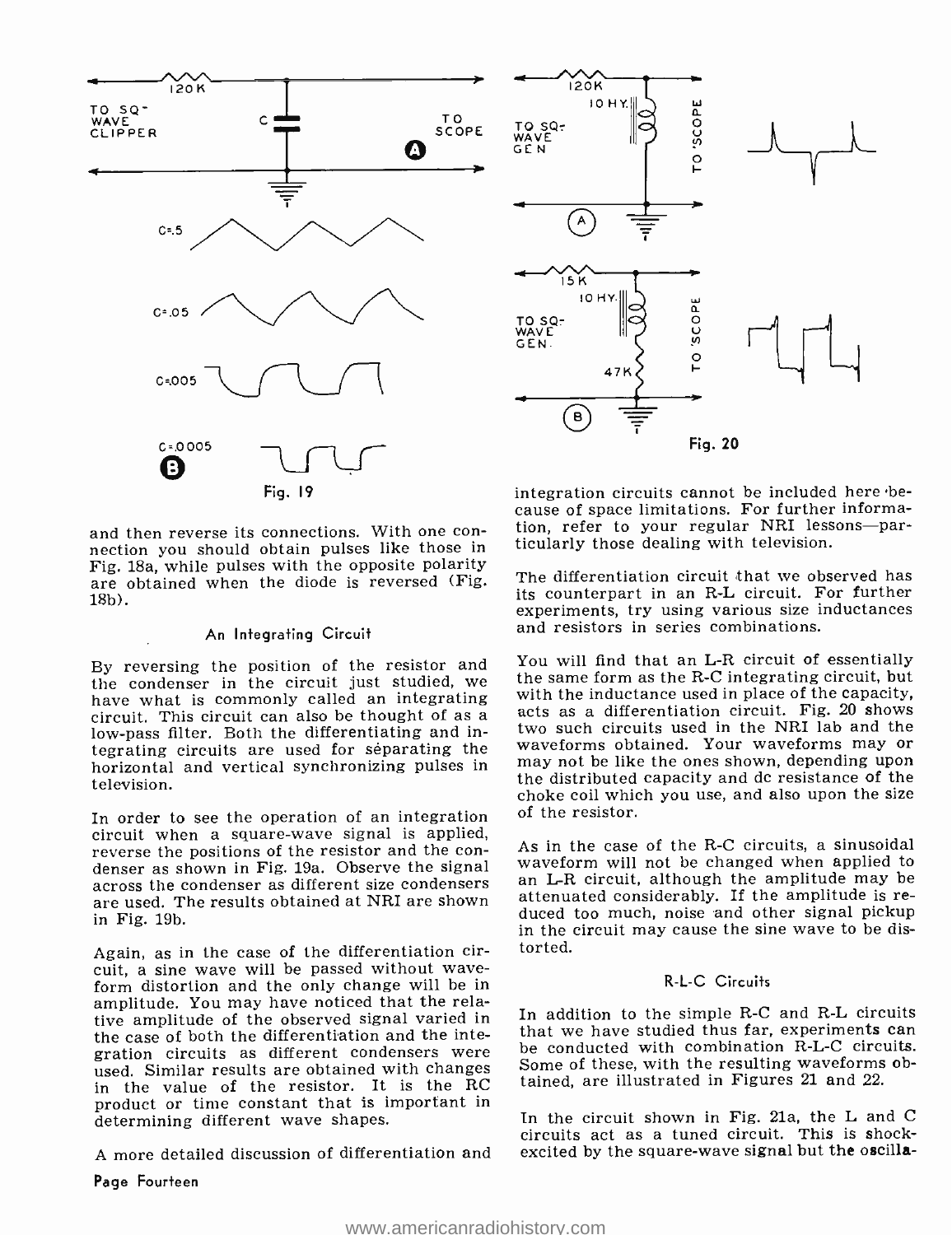

Fig. 21

circuit. Hence we get only a few cycles of the  $\mu$  nal. And, as we have seen, it can be used as a oscillation which is started in the L-C circuit. As means of comparing the phase of two signals of oscillation which is started in the L-C circuit. As the resonant frequency of the tuned circuit is reduced by increasing the size of the capacity shunting the coil, the number of cycles which The radioman who has an oscilloscope has not appear during each half-cycle of the square-<br>appear during each half-cycle of the square- only a valuable test instrument for servi appear during each half-cycle of the square-<br>wave is also reduced.

In the circuit shown in Fig. 22, we find that the

## New 21" TV Picture Tubes Announced By Du Mont



tubes are now available from the Cathode-ray



L-C portion of the circuit acts as a resonant circuit and several cycles of oscillation can be observed. This accounts for the ripples in the wave-<br>form.

It can be used for measuring frequencies of untions are damped out by the resistance in the known signals when compared with a known sig-The use of the cathode ray oscilloscope in study-<br>ing circuit operation is by no means limited to<br>the few examples discussed in this article. It can be used for studying oscillators, amplifiers, filter circuits, multivibrators, various types of clippers and pulse forming and pulse shaping circuits, etc. nal. And, as we have seen, it can be used as a the same frequency.

> The radioman who has an oscilloscope has not a means of studying circuit operation to increase his knowledge of theory and function—and hence his earning power.

> Tube Division of the Allen B. Du Mont Laboratories, Inc., Clifton, N. J. The new tubes offer several important advantages over previous 21" designs.

> The new tubes are designated as the Type 21EP4A and the Type 21KP4A. Both types employ the same all-glass bulb which results in a picture area of 242 square inches, larger than previous metal-cone 21" tubes. The screen face is made of filter-glass for minimizing reflections and improving contrast.

Two new all-glass  $21''$  rectangular TV picture a replacement for either electro-magnetic or tubes. The Type 21EP4A employs the Du Mont bent-<br>gun for electromagnetic focusing. A single-magnet ion trap is used. Type 21KP4A is one of the<br>new Du Mont Selfocus Teletrons requiring no<br>focus controls or circuitry. It provides a focus at all times. The  $21KP4A$  may be used as

n r i $\overline{\phantom{a}}$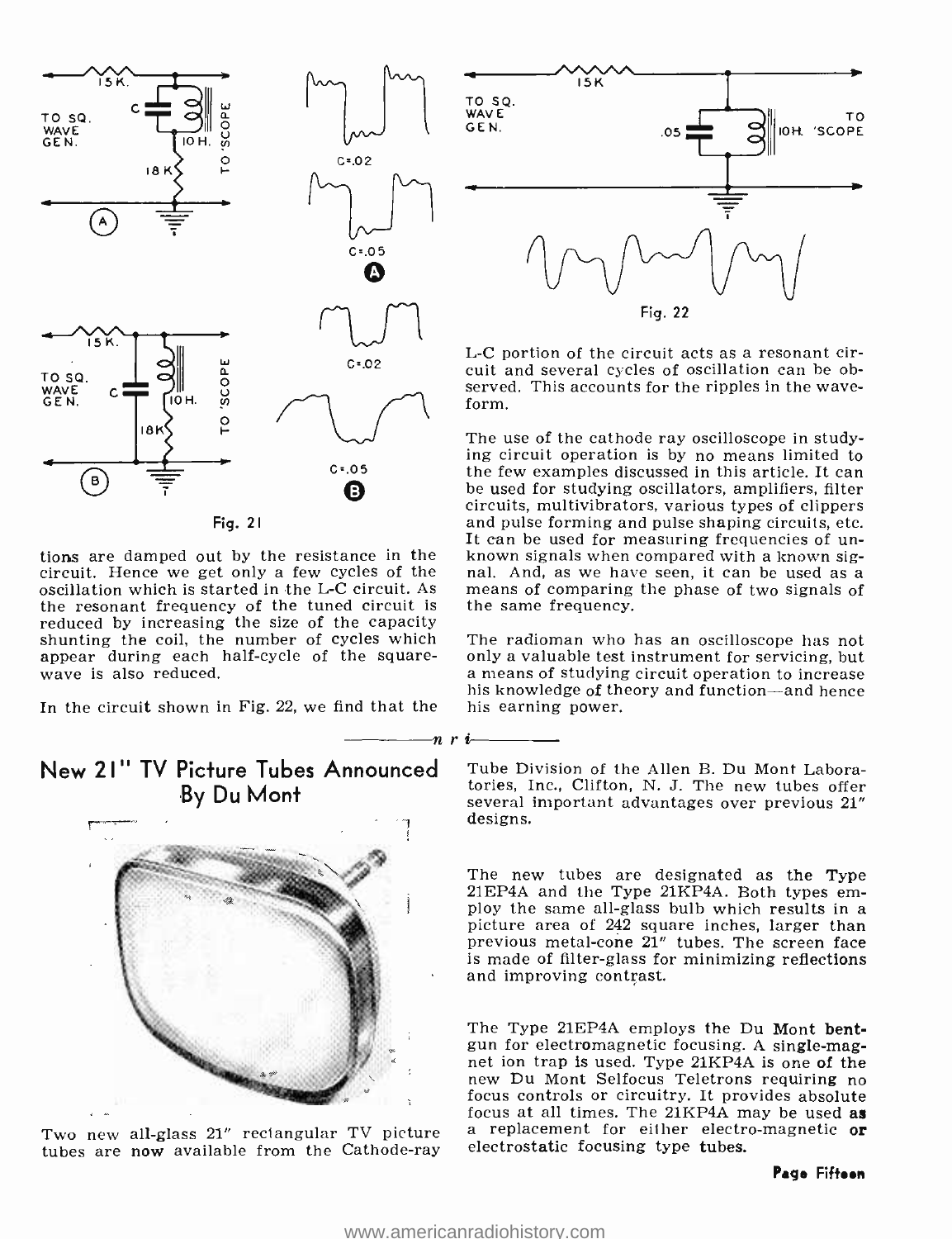# Read How NRI Graduates Are Forging Ahead In Radio and Television



Radar Repairman

Employed in

Civil Service

"I recently graduated from your Radio and "I have received my dilpoma and I am very Television Communications course. I am well pleased with this course in every way. In my opinion the NRI course is 'tops.'

"I am employed with the Civil Service as a Radar Repairman at the Lexington Signal Depot. Enjoyed studying the NRI Communications course and completing the many interesting experiments on various transmitter circuits. The material was well written and very easy to<br>understand. Many of the circuits and equipment - "I still read the textbooks and they sure are a understand. Many of the circuits and equipment described in the Communications course are met every day in my work. I find this gives con- fidence in tackling various jobs.

"You can always count on me as a booster of NRI."

> JOSEPH H. BATES, 808% N. Limestone St. Lexington, Ky.







Technician

For

Television Clinic

proud of it. From the day I received my first lesson from NRI I have been gradually coming up in the field of Radio and Television.

"I am now employed as a Bench Technician for the Cleveland Television Clinic, Inc., of Cleveland, Ohio. Our work consists only of tough jobs which cannot be repaired in the home. I want to say that NRI started me off on the right foot.

wonderful reference. Many thanks for NRI for starting me off in high gear."

> BERNARD BIERS, 1896 E. 75th Street, Cleveland, Ohio.



# Technician in Broadcasting Station

"I have been a Technician at Station WTOP in Washington, D. C., for the past 18 months, and like it very much. I previously held a position at Station WEAM, Arlington, Virginia, for two years, a position which I obtained through NRI.

"Most of my Radio Technical knowledge was obtained from NRI, and I am very glad to have taken the NRI course. I recommend it to my friends interested in the field of Radio and Electronics."

> JOHN D. BRITTO, 506 Chillum Road, Apt. 201, Hyattsville, Maryland.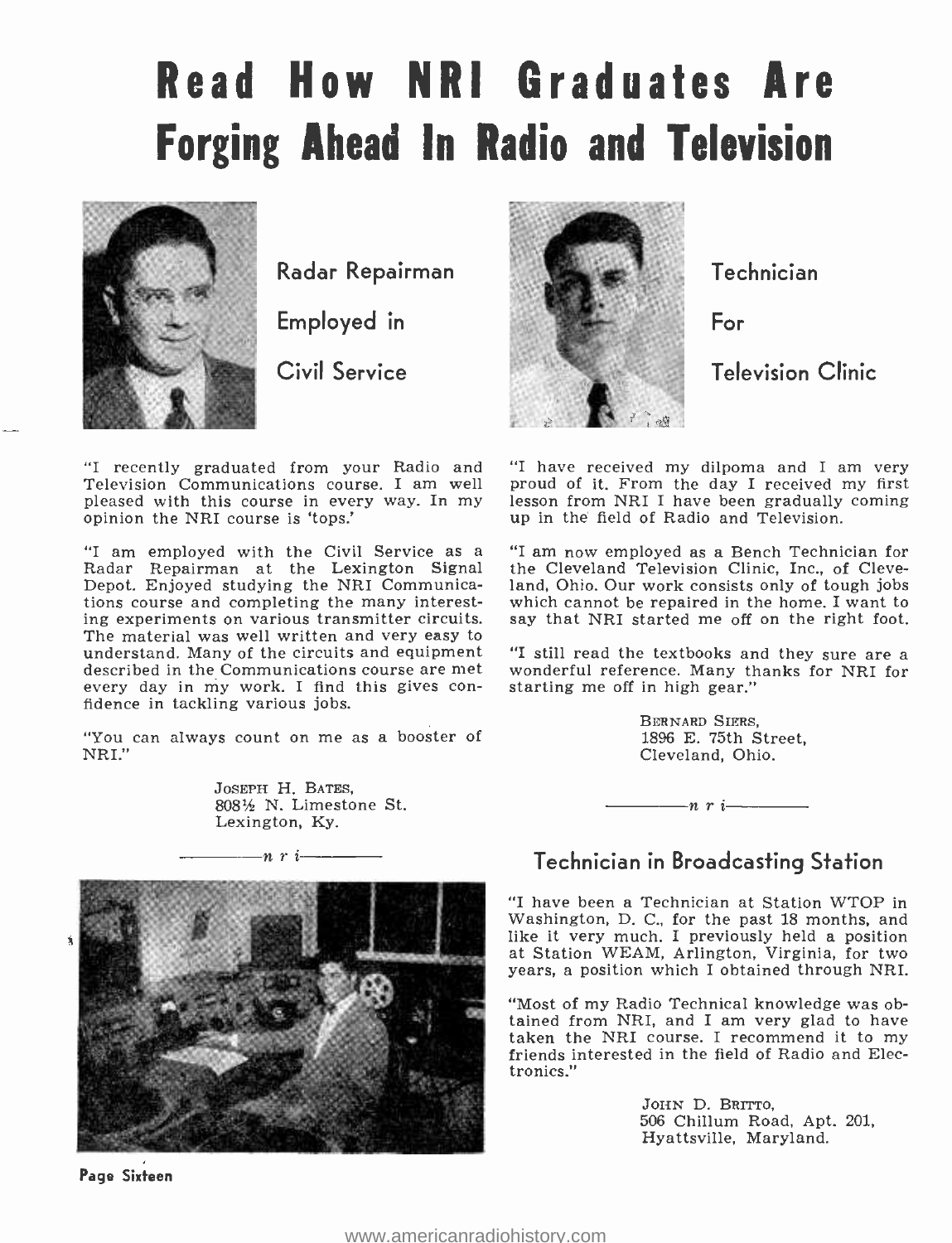

Qualified for

Radio Repair in

Army Signal School

"I have been in the Army for 19 years, but never got an opportunity like the one I have since <sup>I</sup> received your training.

"I have been transferred to the Signal School arrival, I was made the assistant Non-Commissioned Officer in charge of Radio repair, the job which I still have.

"I have to admit that your training is responsible for it all because I did not know one thing about Radio when I started your training."

> SGT. J. W. SIMS, Box 163, Eatontown, N. J.

 $-\eta$  r i  $-\eta$ 



Finds Own Radio

Service Business

Very Profitable

"I am now operating a Radio shop for myself and have my own equipment. I am repairing Radios, and find it to be very profitable.

"Much credit for my success is due to the splendid training I received in your NRI course which I took at home."

> MILLARD A. HEBERT, 318 College St., Box 614, Lake Charles, La.

# Successful Spare -time Business

 $\frac{1}{\sqrt{n}}$   $\frac{n}{i}$ 

"I am really glad I took the NRI course in Radio and Television Servicing. I made approximately \$530.50 during my training. I built my benches, shelves, and all the woodwork in my shop.

"In the six months after I received my diploma, I made around \$305.38 in my spare time. If my stock and business keep growing, I will have to give all my time to the business. I have my shop outside now and it is really growing. I enjoy working in my little shop. People really like my work."

> BLUEFORD W. STANLEY, 1601 E. Millard St., Johnson City, Tenn.

n  $\mathbf{r}$  i

As space permits, from time to time, we plan to devote a page or two in NR-TV News to short success stories such as above. They are taken from testimonial letters we have on file. Photographs and letters of this kind are a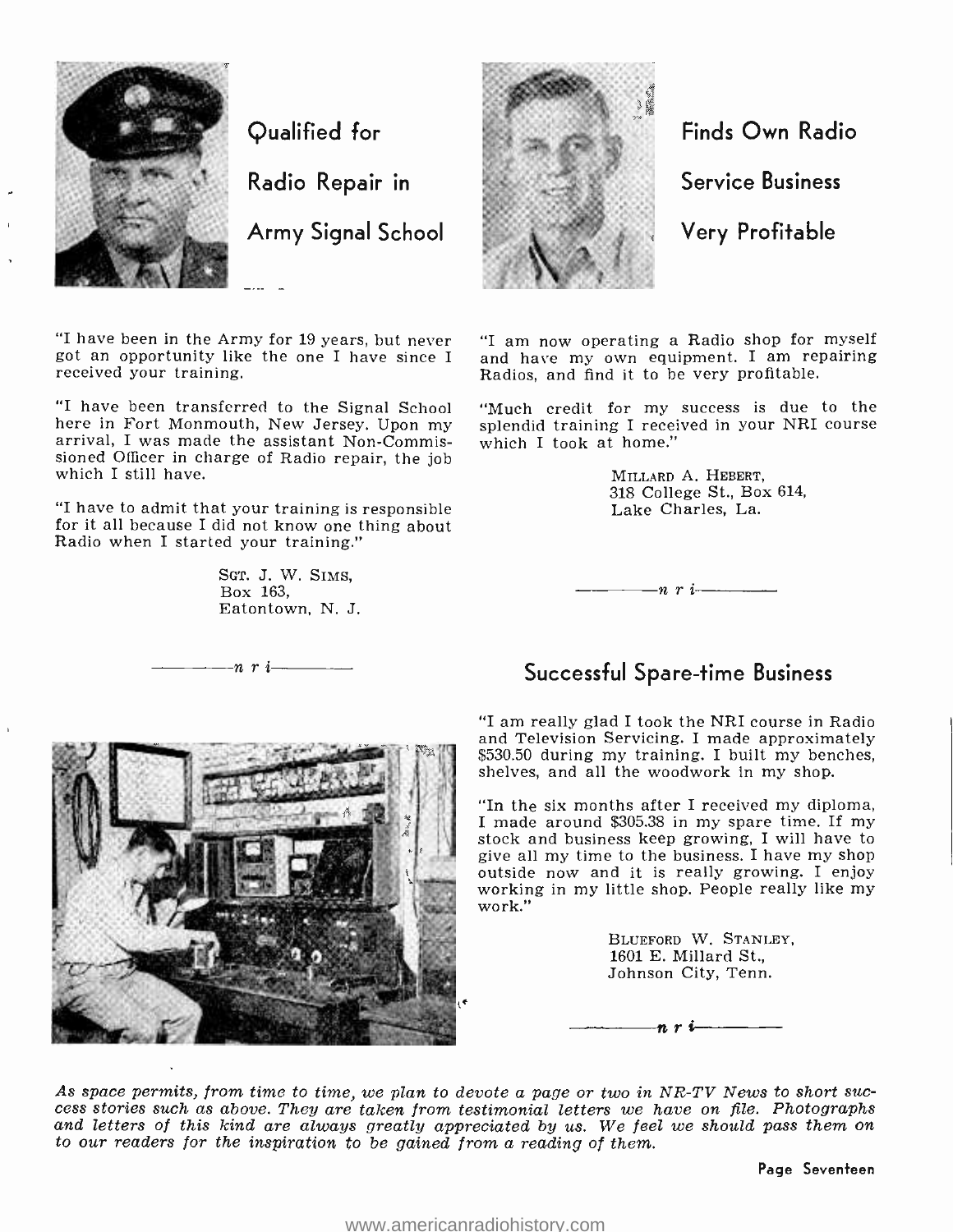

William F. Dunn

Converting

Television Receivers

To Larger Picture Tubes

By WILLIAM F. DUNN

NRI Consultant

URING 1947 and 1948, many TV receivers using<br>7-inch, 10-inch, and 12-inch picture tubes were sold. Some of these receivers were very expensive and consequently the owners are usually not set can be converted to a  $12\frac{1}{2}$ -inch tube using willing to buy another set to get a larger picture. the original cabinet. This may not seem like a However, many of these set owners are willing very great increase in picture size, but actually to spend the money necessary to convert to a the increase is more than may at first appear. larger picture tube. This offers an additional The earliest sets using the 10-inch picture tube source of income, particularly to the spare time had a square picture. By using a  $12\frac{1}{2}$ -inch tube serviceman who is not swamped with regular service work.

Receivers using 7 -inch tubes cannot conveniently be converted to a larger picture tube. Most of these sets use either a 7TP4 or 7EP4 tube, both of which have electrostatic deflection, and to high voltage to operate a  $12\frac{1}{2}$ -inch tube such as convert the sets to larger picture tubes would the 12LP4, and there should be no problem in convert the sets to larger picture tubes would involve completely rebuilding the sweep circuits obtaining sufficient sweep. Conversions to larger<br>and the high voltage supply. This would not be picture tubes are usually more expensive and and the high voltage supply. This would not be practical because of the many difficulties that would be encountered. In addition, the set would require a new cabinet, so the job would be far too expensive. It would probably cost almost as much to convert the set for a larger picture tube as the owner paid for it originally.

A few 7-inch sets were sold using a 7DP4 tube. owner is willing to spend, the larger the tube<br>This tube uses electromagnetic deflection and you'll be able to install. In some cases, the own-This tube uses electromagnetic deflection and you'll be able to install. In some cases, the own-<br>electrostatic focusing. Although such a set er may be willing to buy a new cabinet; in other electrostatic focusing. Although such a set would be easier to convert to a larger picture tube than the 7-inch receivers using the electrostatic tubes, it still would not be economical. Again, a new cabinet would be required, and it's likely that extensive electrical modifications would also be needed.

these conversions can be made at a reasonable

Page Eighteen

cost. Although converting a set from a 10 -inch picture tube to a 16- or 17 -inch tube would probably require a new cabinet, in many cases the the original cabinet. This may not seem like a had a square picture. By using a 12% -inch tube and a mask allowing use of the full picture tube width, a very noticeable increase in picture tube size can be obtained. In addition, a conversion of this type would be relatively simple. In many cases, no electrical changes in the receiver would be necessary. Most 10-inch sets have sufficient high voltage to operate a  $12\frac{1}{2}$ -inch tube such as obtaining sufficient sweep. Conversions to larger somewhat more difficult.

#### Planning the Conversion

The first step in planning the conversion is to find out how much the customer is willing to spend on the set. Needless to say, the more the owner is willing to spend, the larger the tube cases he'll be willing to use as large a tube as possible without obtaining a new cabinet for the receiver. In most cases, however, you'll find that the owner wishes to continue to use the original cabinet, and this usually limits the size of picture tube that can be used.

The 10- and 12-inch sets that use 10BP4 and If the customer decides that he wishes to re-<br>12LP4 tubes can be converted. In most cases tain the old cabinet, the next step is to determine If the customer decides that he wishes to rewhat size picture tube can be used. Usually it's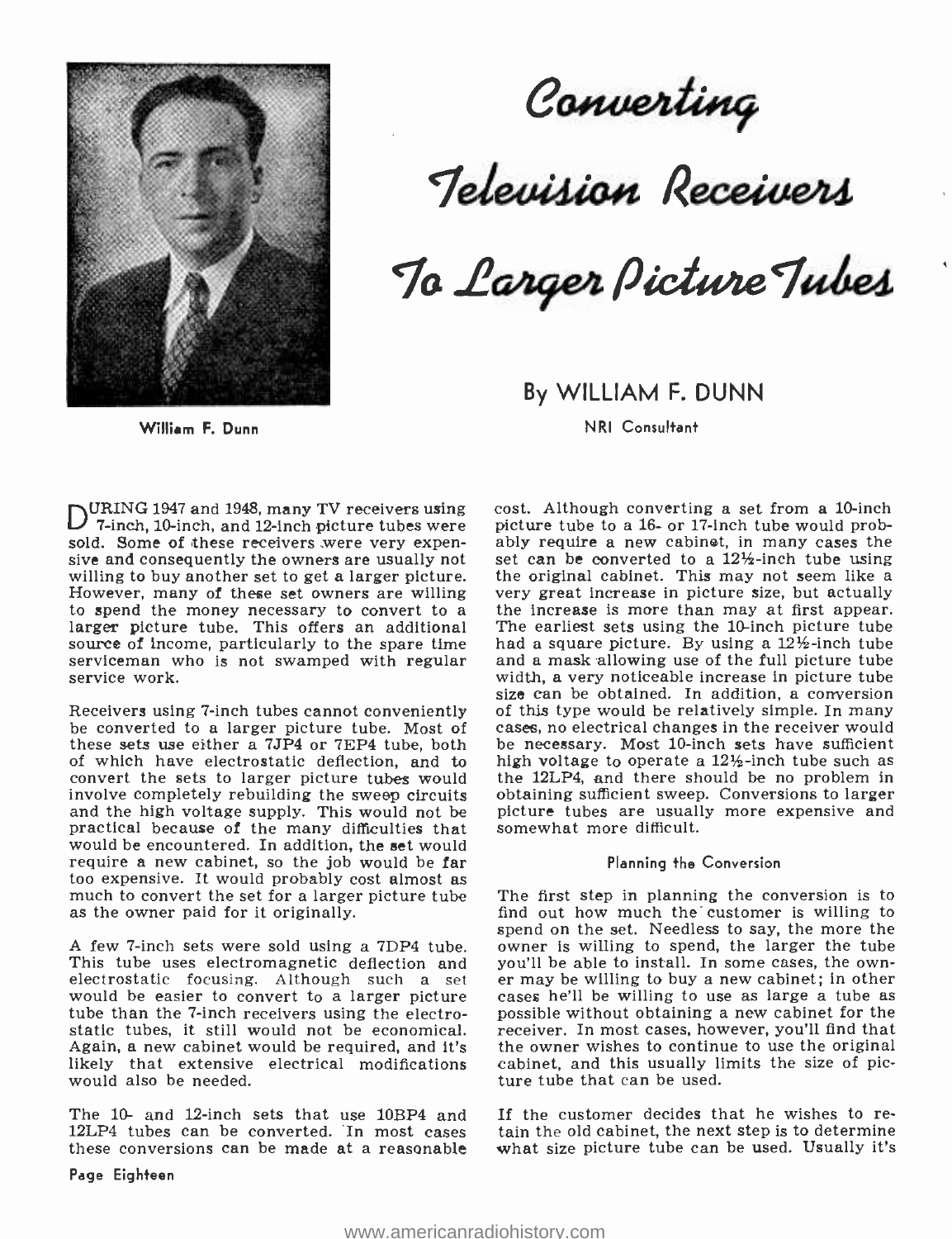best to use rectangular tubes. They take less room, and in most sets a 14-inch rectangular tube can be substituted for a 10-inch round tube without any trouble. In converting from a 12½-inch in most cases, had a deflection angle of 52 de-<br>tube it will frequently be possible to install a grees. The newer picture tubes are made sometube, it will frequently be possible to install a<br>17-inch rectangular tube in place of the original tube. With the wide selection of tube sizes, you should have no trouble getting a tube that will make maximum use of the cabinet space available.

Once you have decided on the size of tube to be deflection angle of 66 degrees. used, the next thing to do is to select the tube type. For example, if you decide to use a 14 -inch rectangular tube, you'll find that there are a large number of 14-inch rectangular tubes available. Some tubes have the older white face, whereas others have a dark face. The dark-<br>face tubes seem to be replacing the white-face Once you've determined the deflection angle of<br>tubes. You can determine which type face the the picture tube, the best thing to do i tubes. You can determine which type face the tube has by referring to a tube manual. Usually new yoke designed for the particular angle re-<br>the dark-face tubes have the letter A following quired. In some cases, you can simply give your the tube type designation. For example, a 12LP4 wholes aler the tube type number and he can<br>tube has a white face whereas a 12LP4A has a select a suitable yoke from his stock from this tube has a white face, whereas a 12LP4A has a dark face.

There are additional things to be considered in  $\alpha$  and  $\alpha$  and  $\alpha$  as a 17-inch, will require a relative than a 12½-inch tube. selecting the tube. It would be wise to follow the somewhat higher voltage than a  $12\frac{1}{2}$ -inch tube.<br>various tube manufacturers' suggestions in this To obtain the higher voltage you should install various tube manufacturers' suggestions in this matter. Many manufacturers recommend a par-<br>ticular tube for new equipment. By using one of these tubes you can be assured that when the<br>tube does burn out you'll be able to get a replacement. Some of the other tubes that may with that particular tube. be available at present will probably be difficult to obtain in the future, and if you select one of these tubes it may be necessary to make additional circuit modifications when you have to replace the tube. You might just as well start off with a modern tube that you're likely to be able to get when a replacement is required.

Once the tube has been selected, the next step is to determine what additional components will be required. First, we'll consider the electrical component changes needed.

If a 12% -inch tube is to be installed in the set in place of a 10 -inch tube, it's unlikely that it will be necessary to make a great number of electrical changes. As a matter of fact, you should be able simply to install the 12% -inch tube in the set in place of the 10-inch tube and get satisfactory results. However, if a 14 -inch rectangular tube is to be installed in the receiver in place of a 10 or 12% -inch tube, additional changes will be re- quired.

TV picture tubes do not always have the same control and removing it from the circuit. Also,<br>deflection angle. Therefore, the first thing you moving the B+ connection from terminal 5 on should do is determine the deflection angle of the tube originally used in the set. Next, determine the deflection angle of the tube to be installed in the receiver. If the two tubes have the same deflection angle, you should be able to

use the original yoke. However, if the two tubes do not have the same deflection angle, you'll have to install a new yoke. The older picture tubes, in most cases, had a deflection angle of 52 dewhat shorter and have a greater deflection angle, usually between 60 and 70 degrees. For example, the 16AP4, which was the first 16-inch tube brought out, had a deflection angle of 53 degrees. The 16GP4, which is a short 16-inch tube, has a deflection angle of 70 degrees. The 19AP4 has a

Rectangular tubes also have different deflection angles. A tube such as the 14AP4 has a deflection angle of 70 degrees to the corner and a deflection angle of 65 degrees horizontally.

Once you've determined the deflection angle of new yoke designed for the particular angle rewholes aler the tube type number and he can information.

A large tube such as a 17-inch, will require a a new horizontal output transformer in the set. You can get the required horizontal output transformer simply by giving your wholesaler the tube type number and ordering a transformer for use.

It would be advisable to order the output transformer and the deflection yoke together and obtain a transformer designed to work with the particular yoke you intend to use. In this way you will be assured of best results.

#### Installing the New Yoke and Transformer

The actual installation of the new yoke and horizontal output transformer is not particularly difficult. Fig. 1 shows the original yoke and horizontal output transformer connections for the RCA 630 television receiver. The circuit shown in Fig. 2 can be used to convert this set to a 14 -inch rectangular tube. Notice that other than the installation of the new deflection yoke and new transformer, there have been no major changes in the circuit.

Fig. 3 shows a typical circuit that could be used to convert almost any set to a larger picture tube. If you find it impossible to get sufficient width, you should try disconnecting the width control and removing it from the circuit. Also, the horizontal output transformer to terminal <sup>6</sup>once the width control has been removed will sometimes result in an increase in width.

If there is still insufficient width, try connecting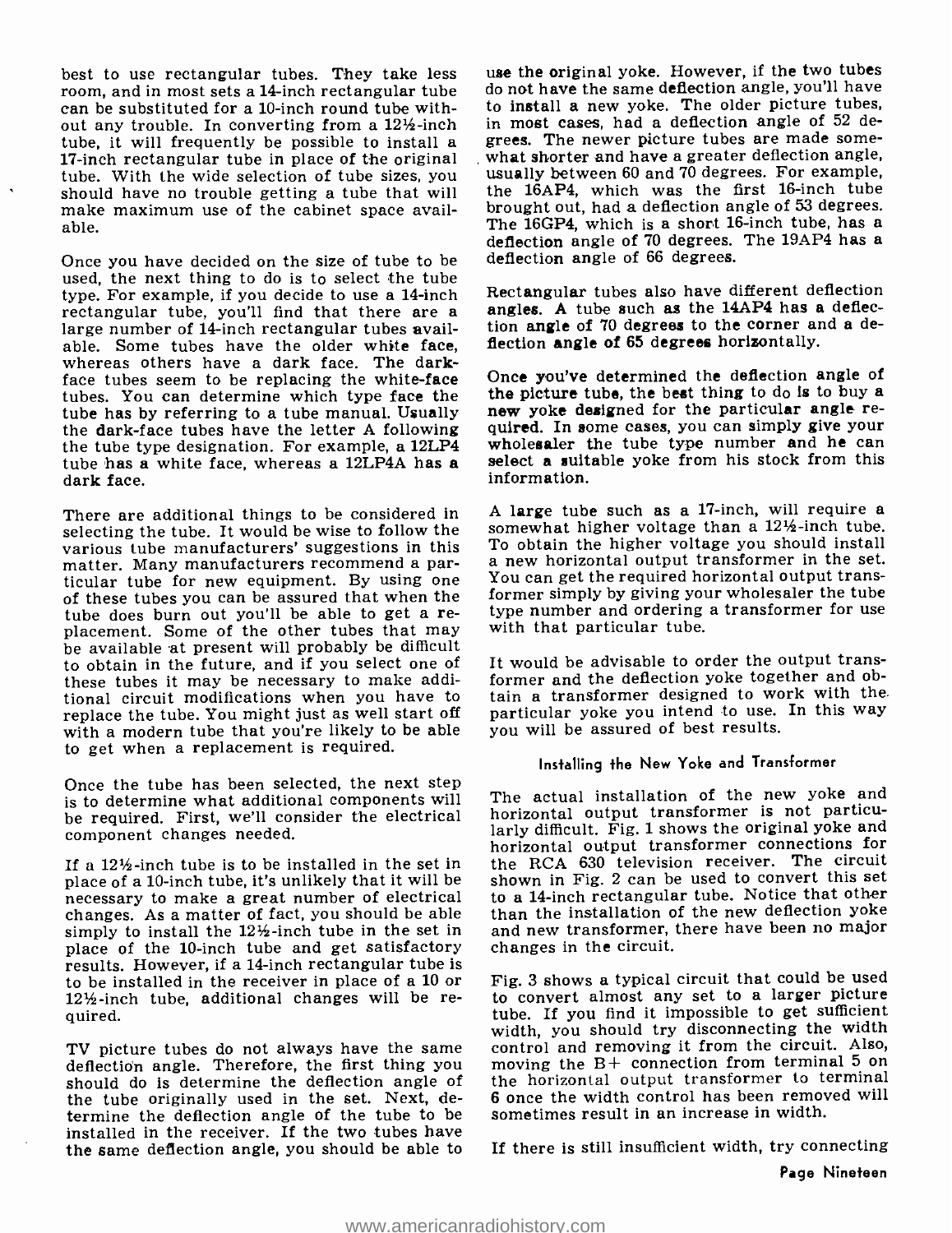



Fig. I. The original yoke and horizontal output transformer connections for the RCA -630 television receiver.

the horizontal output transformer. You'll have<br>to determine the size of the condenser experimentally, but usually a condenser having a capacity somewhere between 250 mmf and 750 mmf will give sufficient width. A mica conden- ser having a working voltage of at least <sup>1500</sup> volts should be used. The diagram shows the nets were the double-magnet type. If the new condenser connections with dotted lines. <br>condenser connections with dotted lines. picture tube requires a single-magnet type. condenser connections with dotted lines.

You may have trouble getting sufficient height after the set has been converted to a larger picture tube. However, it is usually not too difficult to overcome this. If the receiver uses a vertical output tube such as a 6K6, using a 6V6 in its place will frequently increase the amount of vertical sweep available. Fig. 4 shows a typical vertical sweep circuit. In a circuit of this type, changing the 6K6 to a 6V6 will give additional sweep. If you still fail to get sufficient sweep,<br>you should reduce the size of R179, found in the - Some TV receivers use a single 6SN7 tube as screen-grid circuit of the 6K6. You can experi-<br>mentally determine how much the resistor must tube. Although this tube supplies sufficient sweep<br>be reduced to give sufficient sweep. In some cases for a 10-inch tube, it usu the resistor can be completely removed from the enoughtical controller causing difficulty, but it is usually tube. circuit without causing difficulty, but it is usually best to leave some small resistance in the circuit to isolate the vertical sweep circuit from the power supply.

#### Ion -Trap Magnet

A new ion -trap magnet may be required for the picture tube. When checking the substitute picture -tube characteristics, you should check to find out whether it uses a single or double type if the plate supply voltage for the section of the of ion-trap magnet. Next, check the old tube to  $12BH7$  tube that is used as the vertical output of ion -trap magnet. Next, check the old tube to find out which type of magnet is used, and if the

Fig. 2. Modified yoke and horizontal output transform er connections for the RCA-630 television receiver.

a small condenser between terminals 4 and 5 of two tubes do not use the same type, you must get the correct type for the new tube. Of course, if both tubes use the same type, then the original ion -trap magnet can be used.

> Some of the older TV receivers used an electromagnetic ion -trap magnet. Most of these magnets were the double-magnet type. If the new simply leave the old magnet in the circuit and install a single-magnet type on the neck of the picture tube.

> If you wish to remove the old ion trap from the circuit, probably the best thing to do would be to measure the resistance of the coil and then insert a resistor in its place. Make sure that the resistor has a high enough wattage rating to dissipate the power safely.

> enough sweep for a 14- or 17-inch rectangular

The easiest way to get around this difficulty is to install a 12BH7 tube in the receiver in place of the 6NS7. The 12BH7 is a nine -pin miniature tube and will require a new tube socket. Other minor circuit variations may be necessary, but usually you will not run into too much difficulty.

If it is still impossible to get sufficient sweep, and if the plate supply voltage for the section of the tube is obtained directly from the  $B+$  supply,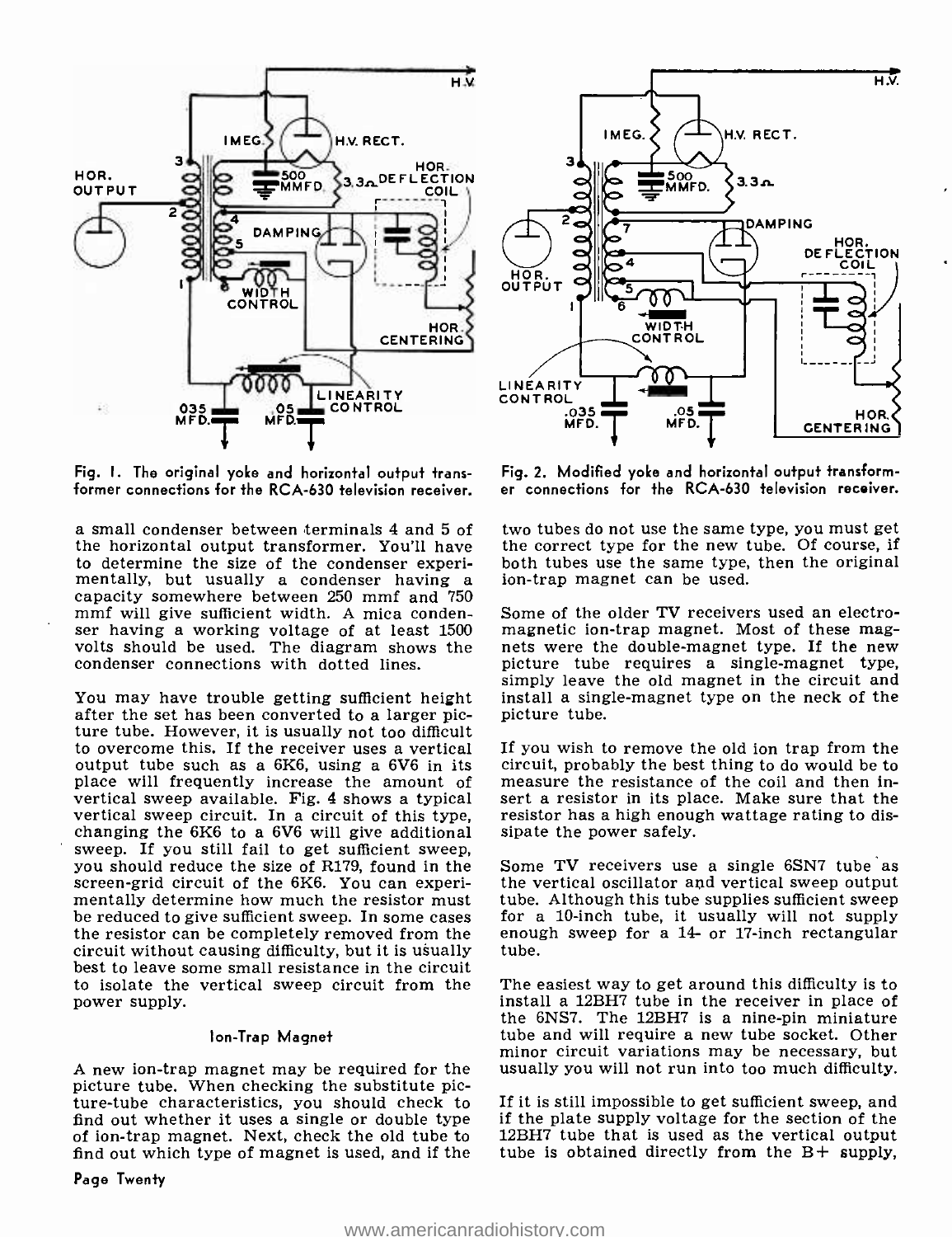

Fig. 3. A typical deflection yoke and horizontal output Of course, in some instances the person owning transformer circuit for converting almost any TV set to a larger picture tube.

sometimes moving the plate supply over to the cathode of the damper tube will increase the cabinet maker cut out the new opening. He will plate voltage sufficiently to enable the tube to supply the required sweep.

There may be a number of minor difficulties<br>in converting a TV receiver. An electrolytic condenser or a transformer may be mounted on the larged in converting TV receivers to a larger chassis in the way of the larger picture tube. Some kits contain all electrical chassis in the way of the larger picture tube. Usually it is possible to move these components slightly without running into any trouble. Sometimes they can be mounted on the chassis apron or upside down beneath the chassis.

If the receiver fails to give completely satisfactory results, a little experimenting with the circuit will usually lead to a solution. It is not

possible to list all the defects that might be encountered, nor is it possible to give detailed conversion instructions on all TV receivers. However, these general instructions should enable you to handle most conversions.

#### Cabinet Changes

Many service men find cabinet changes far more difficult than the actual electrical changes. Before making any changes on the cabinet, it would be advisable to obtain the mask that is to be used. The cabinet can then be cut out to permit mounting the new mask. Before doing this, however, make sure that you de-

termine exactly where the picture tube will be located. Frequently the center of the new tube will be somewhat higher than the center of the old tube. Therefore, if you simply enlarged the opening an equal amount on all sides, you would properly with the mask. It is usually necessary to take careful measurements in order to determine the location of the new opening.

HOR. Opening to avoid breaking the outer veneer coat-<br>DEFLECTION ing. Of course, a small amount of tearing right Care should be taken in cutting out the new around the opening will cause no trouble because the mask will cover it, but if the veneer should catch on the saw or other tool used to cut the opening, it is likely to break off in large pieces and this will be noticeable and objectionable to the customer.

new cabinet is required, it is usually possible to If the set is to be converted to a picture tube that is so much larger than the original that a purchase a cabinet from your local wholesaler.

> the set may wish to handle the cabinet changes<br>himself and have you make only electrical changes. For complicated jobs on expensive cabinets, it probably would be worthwhile to have a ordinarily do this at a fairly reasonable price, particularly in the case of a table model receiver that can be taken directly to his shop.

> Many wholesalers have assembled kits that can parts needed except the picture tube; others even contain the picture tube and mask required.

> Whenever possible, it is advisable to purchase one of these kits rather, than try to buy the parts individually. If you buy the complete kit you can be sure that the parts will be designed to work together properly. Frequently, a diagram will be



Fig. 4. A typical vertical sweep circuit (RCA -630 TV receiver).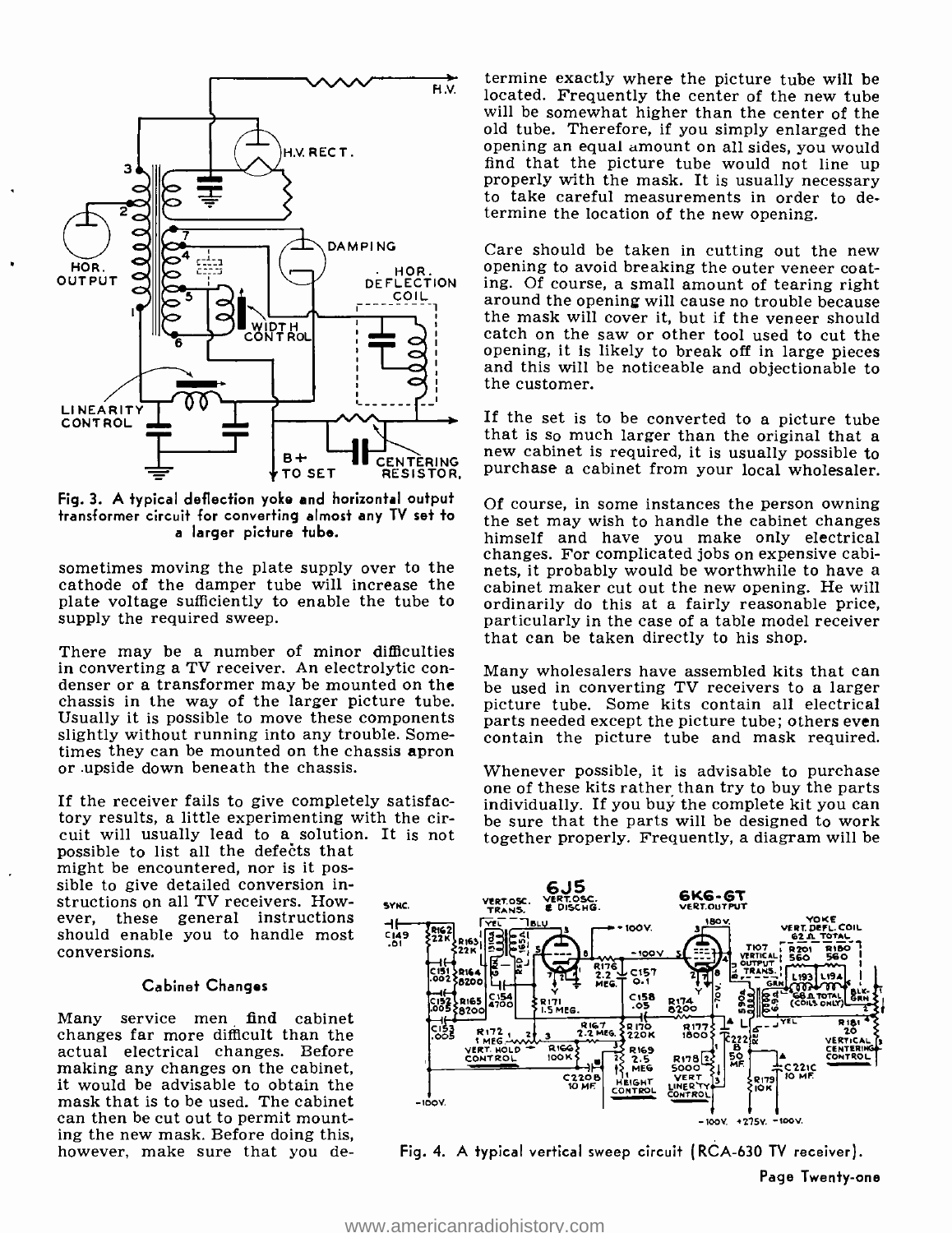

supplied suggesting the best circuit for the parts.

This is invaluable, and the recommended diagram should, of course, be followed. Moreover, a kit of this type is generally sold for less than the cost of the individual parts. Therefore, by buying the kit you can not only save money, but also be as- sured of reasonably successful results.

As pointed out previously, it is impossible to give detailed step-by-step instructions on converting to young men who have completed basic courses<br>various TV receivers to larger picture tubes, Be- in radio theory. These positions pay a base salary various TV receivers to larger picture tubes. Before I could do this I would have to take the set in question and actually go through the conver- factors. For further information, NRI men<br>sion and experimentally eliminate any difficulties should write Mr. Edward O. Cole, Staff Assistant, that might be encountered. If you do run into Bendix Radio Cordifficulties, the chances are that they will be more 4, Maryland. difficulties, the chances are that they will be minor and can be eliminated experimentally.

The profit system works both ways. We have no<br>
legitimate right to expect to make a profit on a<br>
given transaction unless that transaction also<br>
an urgent need for qualified men to fill the posi-<br>
rions of Badio Mechanic

 $\frac{\ }{\ }$  n r i  $\frac{\ }{\ }$ 

-John D. Murphy in Good Business.

# $\frac{1}{\sqrt{n}}$   $\frac{n}{i}$ Broadcasting Stations Need Men<br>The following broadcasting stations have re-

cently contacted NRI seeking qualified technicians. In all cases, a first -class radiotelephone license is required. If interested, write directly to the station, and also notify NRI. Station WBIP, Booneville, Miss. Station KWOC, Poplar Bluff, Mo.

- Station WSIC, Statesville, N. C.
- Station WHLN, Harlan, Ky.
- Station KVAL, Brownsville, Texas. Station KVOW, Littlefield, Texas.
- 

Page Twenty -two

# Our Cover Photo

front cover we decided that here was a "regular guy," a fellow who has a lot in common with the average NRI man. We're proud of the photo and the letter below from NRI Graduate Joseph J. Pekot of Nanticoke, Penna. Graduate Pekot writes:

"After receiving my discharge from the Army, I wanted to enter into a field of study that would always be expanding. Driving a coal truck had always been my job, though electricity especially Radios, had always interested me. I read about respondence course enabled me to keep my job and study at home. Receiving my NRI Diploma in 1948 was one of the greatest thrills of my life. I do complete service work on any radio right in my own part-time shop. I have many satisfied customers."

JOSEPH J. PEKOT, 259 River St., Nanticoke, Penna.<br> $\frac{n}{r}$ i

# Job Opportunities with Bendix Radio, Baltimore, Md.

The Bendix Radio Division has at present numer- ous openings for Laboratory Technicians and Technical Writers. These positions are available to young men who have completed basic courses of \$250 per month to \$330 depending on various factors. For further information, NRI men Bendix Radio Communications Division, Balti-

# Openings with Aberdeen Proving Ground, Maryland

 $\frac{1}{n}$  r i

an urgent need for qualified men to fill the positions of Radio Mechanic, Computing Machine Repairmen, and Electronic Equipment Operators. Salaries range from \$1.32 per hour to \$1.71 per hour, depending on education and/or experiper hour, depending on education and/or experi-<br>ence. For further information, write to the<br>Civilian Personnel Division, Aberdeen Proving Ground, Maryland.<br> $\frac{1}{1-\frac{1}{1-\frac{1}{1-\frac{1}{1-\frac{1}{1-\frac{1}{1-\frac{1}{1-\frac{1}{1-\frac{1}{1-\frac{1}{1-\frac{1}{1-\frac{1}{1-\frac{1}{1-\frac{1}{1-\frac{1}{1-\frac{1}{1-\frac{1}{1-\frac{1}{1-\frac{1}{1-\frac{1}{1-\frac{1}{1-\frac{1}{1-\frac{1}{1-\frac{1}{1-\frac{1}{1-\frac{1}{1-\frac{1}{1-\frac{1}{1-\frac{1}{1-\frac{1}{1-\frac{1}{1-\frac{1}{1-\frac{1}{1-\frac{1$ 

In addition to collecting blood for Civilian use, the Red Cross is acting as the official coordinator of all blood -collecting for the armed forces.

An enthusiast is a person in love with an idea, and that is a powerful combination.

 $\frac{1}{\sqrt{n}}$ n r i

-R. H. Grenville in Good Business.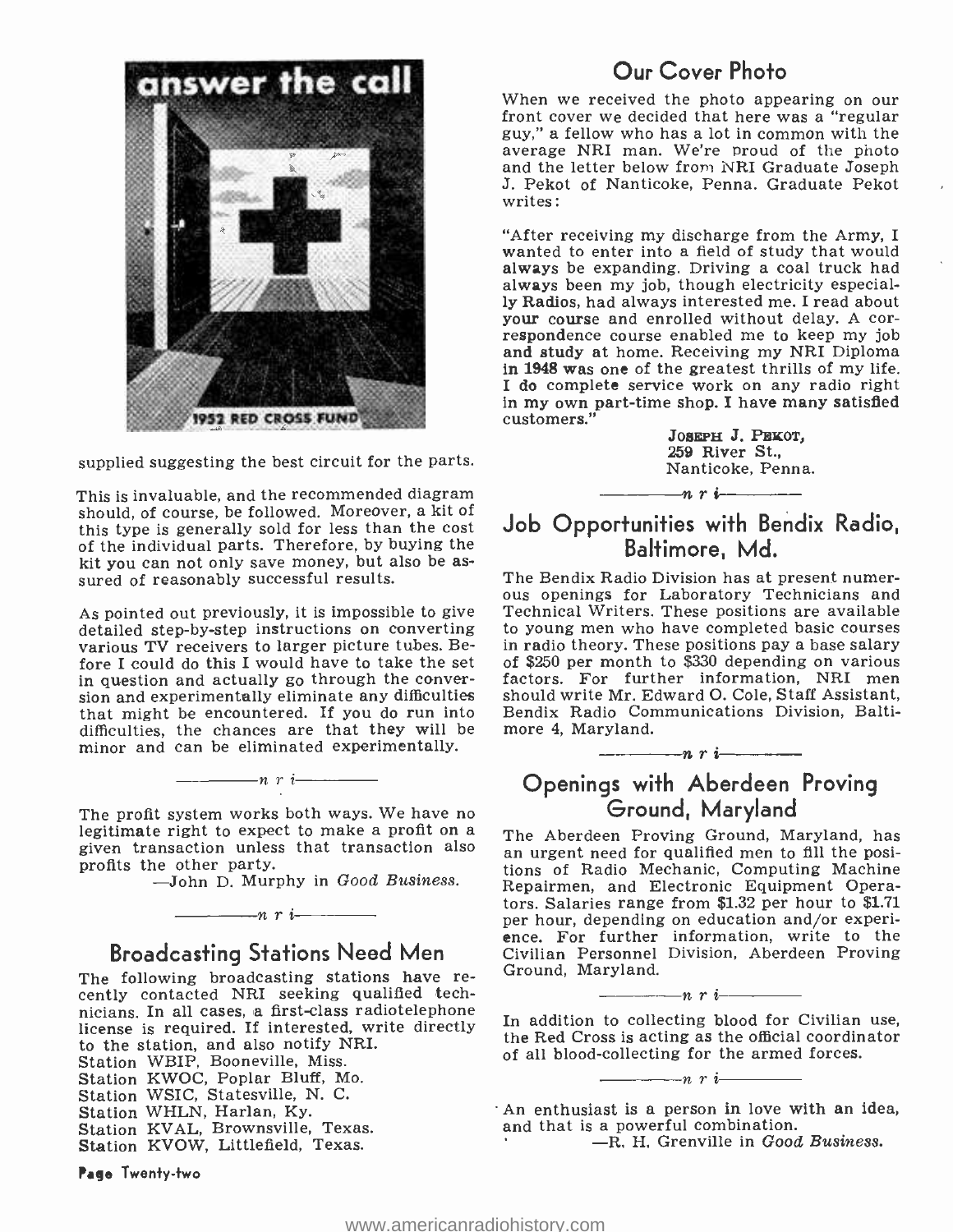

# THE VETERAN'S PAGE

Devoted to news items and information of special interest to veterans taking NRI courses under the GI Bill of Rights.

# How Does a GI Student Lose His Benefits?

by making a good record, there are several ways to finish over half the course at least. You lose<br>in which he may still lose it. the possibility of having the VA pay the rein which he may still lose it.

The most probable and least excusable reason for a veteran to lose benefits is due to inactivity  $-$ he simply didn't study. He didn't decide to stop and he didn't go on. The VA *requires* us to discontinue the training of any GI student who does not complete any lessons in 120 days. If you want to preserve the right to go on with your course, don't allow more than  $\overline{120}$  days to pass On the second of February, so tradition has it, without submitting some work--better make it the Groundhog (known as a woodchuck in some 90 days, to be on the safe side.

If for some good reason—sickness or other equally good excuse—more than 120 days (four winter; if the day is gloomy and he does not see<br>months) is likely to elapse between the date you submitted your last lesson, and when you are<br>submitted your last lesson, and when yo sure you can resume, you should write the Institute and ask to withdraw. Under some oircumstances the VA will allow you to resume training, but not if you just fail to study.

A second way you may lose remaining entitle-<br>ment is by withdrawing voluntarily after your ment is by withdrawing voluntarily after your to finish early? All the signs point to at least 6 personal deadline --July 25, 1951 for most more weeks of winter; how far will you advance veterans and four (4) years from the date of discharge if you were discharged after July 25,<br>1947 Most of you will know your personal dead- Remember, that a few veterans still can start 1947. Most of you will know your personal deadline for starting training. If you quit of your own volition after that date, the VA will probably not allow you to resume training.

The third possibility applies to relatively few veterans. It will be of interest only to those whose entitlement will expire before they finish<br>their NRI courses. A veteran student who completes over half of an NRI course by the time his entitlement is used up may be authorized to finish under the GI Bill. If your entitlement is

Even though a GI student has preserved his en-<br>titlement by enrolling for training in time and<br>course by the expiration date, you should try limited and you believe you cannot finish the to finish over half the course at least. You lose mainder of the course if you don't complete the first half. Having all of your course paid for instead of only part of it is surely worth the effort.

# GROUNDHOG DAY

On the second of February, so tradition has it, parts of the country) comes out of his hole to look at the weather. If the sun shines and he sees his shadow he is assured of six more weeks of his shadow he emerges expecting an early spring.

this is the time for planning one's actions for<br>the rest of the winter, Are you planning to put the next weeks to good use on your course while you're hibernating during bad weather so you will not only reach your goal but will be able more weeks of winter; how far will you advance in those weeks?

courses under the GI Bill. It isn't safe to tell anyone he can't enroll. Most of those who are still eligible, however, were separated (dis-<br>charged) less than 4 years ago. charged) less than 4 years ago.

Anyone who has a friend discharged under four years ago should remind him that he's probably still eligible. We can give limited information but the VA makes final decisions. Write to NRI if you think we may have information which will help you or a friend.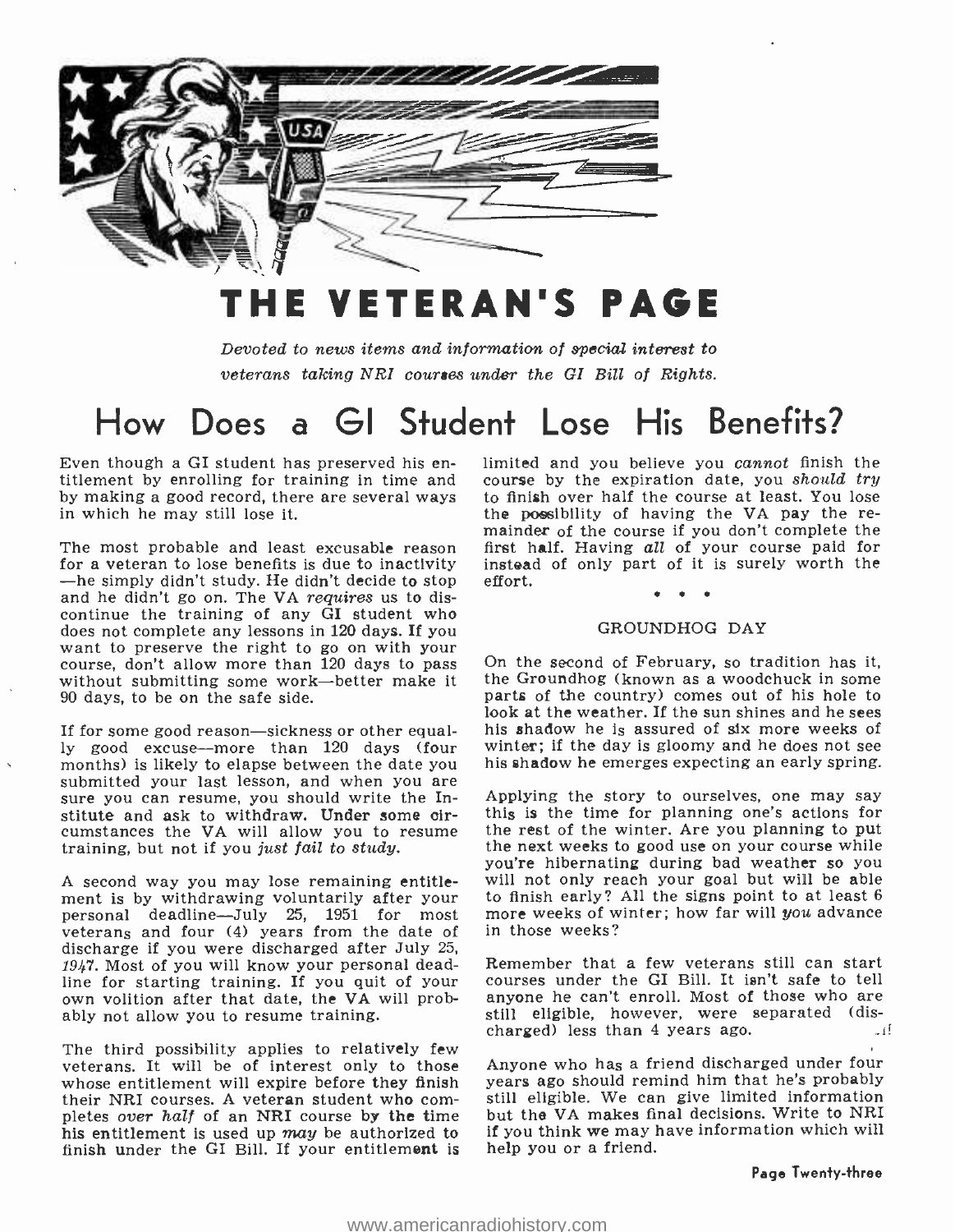# Electronic Flash Units for Photography

# By ALBERT F. MATLACK

NRI Graduate

EVER since the camera was invented, a little over a hundred years ago, man has been continuously trying to take pictures of faster moving objects than has been possible with previously available equipment. We have seen improvements in shutters, so that now we can take pictures at  $1/800$  second with the between-thelens shutters and at the higher speed of 1/1500 second with the focal-plane shutter. Lenses have also been improved, giving better definition as well as allowing more light to strike the film. In addition, very sensitive films have been developed.

With all these improvements we can do wonders in the fast action field, but there is still more to be desired. Scientists have been working on this steadily. In 1928 Prof. Harold E. Egerton of M.I.T. made public his work on Electronic Flash (often called Speedlights). There was not much heard about this means of photographic illumination until just before the last war, but during the war a lot of improvements were made and we now have quite a number of manufacturers of electronic gear placing "speedlight" units on the market.

The speedlight makes use of an intense burst of light of very short duration that is synchronized to a relatively short or slow shutter speed.

### Action of the Speedlight Unit

The real heart of any electronic flash unit is a condenser and a flashtube. The condenser is charged with high voltage electricity and is prac- tically shorted through the flashtube to give the light. The time required to discharge the con- denser through the flashtube is the duration of the flash and is measured in microseconds. (The flash time of regular flashbulbs is measured in milliseconds.) The average flash duration is is a trend towards using units with electrolytic about 200 micro-seconds or 1/5000 seconds. Two condensers operating in the 900 to 1000-volt range. about 200 micro-seconds or 1/5000 seconds. Two<br>other sections are needed to make the unit complete: a source of high voltage, and some means

Page Twenty -four



Albert F. Matlack

### The Author

"In 1938 I joined the Perth Amboy Camera Club. <sup>I</sup>was discharged from the Army in 1943 and my interest varied between photography and Radio during the latter part of the war. In 1945 photography came to the fore, and I did a lot of candid work in my spare time, mostly weddings.

"Two years ago I quit looking for photographic work. I took the Radio Servicing course offered by NRI, and am now nearing the last lessons of the NRI Communications course.

"Last year I gave a lecture on Electronic Flash Units before the Union County Camera Club, in Elizabeth, N. J., and also at my own club. I have two units which I built myself, one a light unit patterned after Thordarson's product, and the other, a 26 pound semi -portable unit with twice the power and three times the service life."

Albert F. Matlack 248 Old Road Sewaren, N. J.

of controlling the instant at which the flash will go off.

The light output is proportional to the electric charge that is stored in the condenser and also the capacity of the condenser. This charge is known as the Watt-Seconds Input and is found by using the formula: Watt-Seconds Input= Cap. (in mfd.)  $\times$  Kv<sup>2</sup>. From this we see that  $2 - 2$  wice the capacity will give twice the light output. Notice that light output increases as the square of the voltage, four times the light for twice the voltage. Some units operate with voltages up to 7000 volts, but most operate in the 2000 to 2500 -volt range. There is a trend towards using units with electrolytic

Flash duration is independent of voltage and is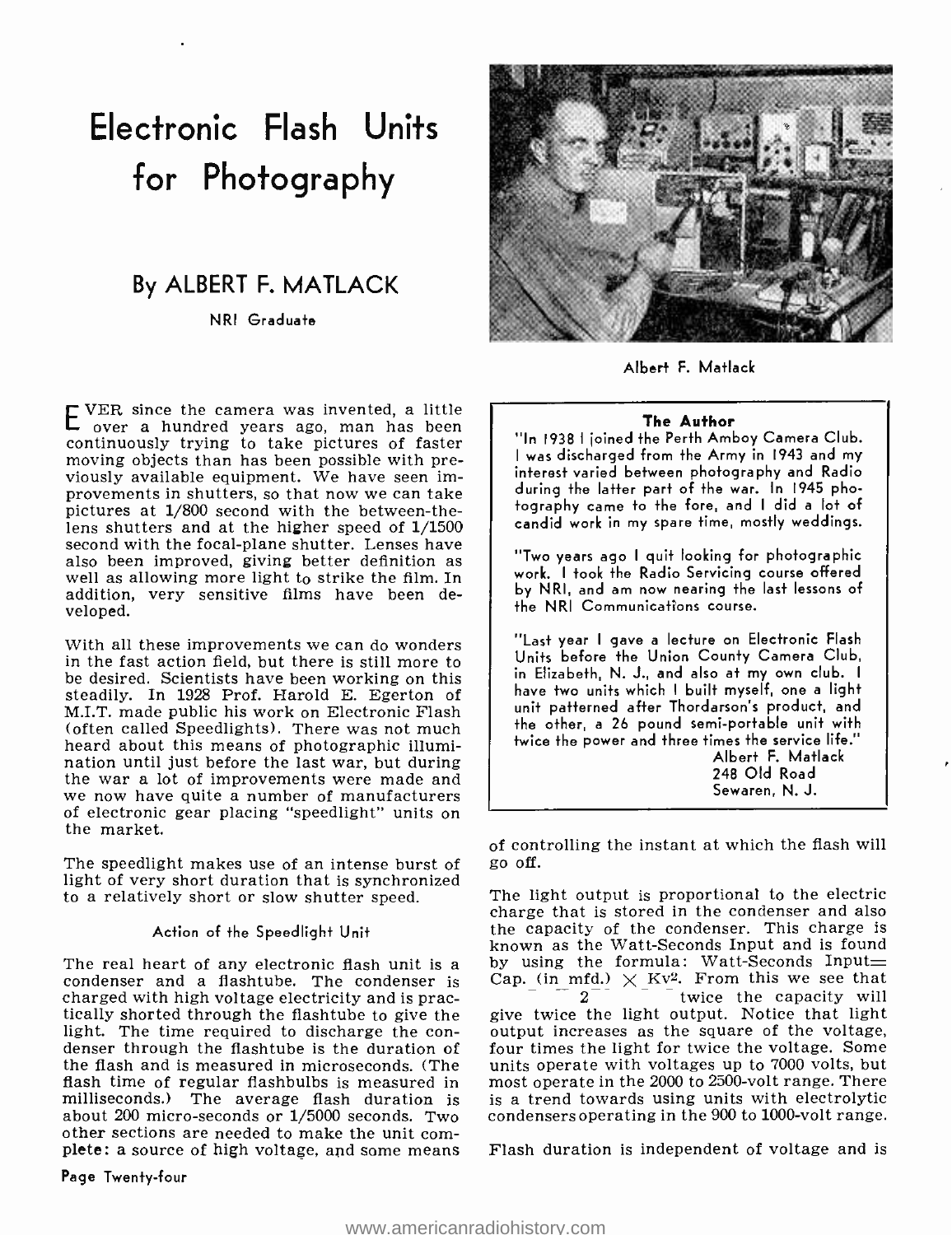

figured from the form-<br>ula: Cap. (in mfd.)  $\times$ 

Ionization resistance  $=$  Flash time (in microseconds). Most flashtubes have an ionization re- sistance of 5 or 6 ohms. The tube types for the electrolytic condensers have a 3-ohm resistance.<br>We see from the above formula that more capacity gives more light but takes longer to produce it.

The condensers used in these units are specially<br>
if former in this case delivers about 900 volts and is<br>
made for photoflash service and are very light<br>
if ed into a pair of cold cathode rectifiers in a<br>
in weight. A 32 any 2500 volt rating condenser may be used, even transmitting types.

The flashtubes are generally good for at least 10,000 flashes when used within their ratings. They seem to have a very long life and deliver<br>a lot of light in that time, but with the very<br>short flash duration at each firing the active<br> $\frac{0.06 \text{ m/s}}{0.05 \text{ m/s}}$  and a validate a capacity of about to tube life amounts to only about one second. The output of the secondary. These transform-They should be used as recommended, and not flashed more often than once every thirty seconds, or even once a minute. If they are flashed too often or above their ratings, they heat up too often or above their ratings, they heat up sary nor desirable.<br>and may be damaged. When operated too much above their ratings, their life will be considerably shortened and possible permanent damage rent that can flow into the storage condenser. may result.

There are two general types of flashtubes, both for the rectifiers and they may blow. of which are filled with an inert gas, generally Xenon. One is the low-pressure two-electrode, or relay type, which fires as soon as high volt-age is applied to it. This is the most commonly used in portable units. The other is the three-<br>element high-pressure type, which has the en-<br>closed gas under pressure. This tube will not work. This bleeder net-<br>obsed gas under pressure. This tube will not work. This bl break down and fire with the rated voltages voltage divider to pass about 200 volts through<br>across the electrodes. The third element in this the resistor and neon bulb that acts as a charge<br>tube is a turn or two of fine wi tube is a turn or two of fine wire around the gas coil inside the tube that ionizes the gas so that the high voltage may be used to fire the tube. A high voltage pulse of about 15,000 volts is ap-<br>plied to this starter electrode to set the tube off.

A typical basic circuit is shown in Fig. 1. The transformer has two primary windings, one for 117-volt ac operation and the other for 4-volt battery- vibrator operation. A switching system may be incorporated to permit using either at will, and a third switching position can cause the unit to charge if a 1B8R rectifier is placed in series with the 8-volt primary winding and the 4-volt battery. This arrangement is featured in Thordarson's unit. The secondary of the transformer in this case delivers about 900 volts and is fed into a pair of cold cathode rectifiers in a deliver 1800 volts to a single rectifier. Most portteries as a power source, and as there are no 4-volt filament rectifiers, cold cathode tubes are used as rectifiers. Four volts is usually enough to operate most of the 6 -volt vibrators.

When the unit is operated from the battery with the vibrator, the buffer condenser is necessary ondary leads. It should have a capacity of about .005 mfd and a voltage rating equal at least to ers deliver high voltage at low current so that lightness of weight with minimum bulk is obtained. A high-current delivery is neither neces-

The 10,000-ohm, 10-watt resistor limits the cur-Without this, the initial surge current at the start of each charging cycle may be too great

 $C_8$  is the storage condenser that will hold the power to fire the flashtube. There is a slow charge until the condenser is fully charged and then it is held until the unit is fired. The additional current is dissipated in the bleeder netthe resistor and neon bulb that acts as a charge

Let us now consider what happens in the unit. We have a means of obtaining high voltage dc to slowly charge a condenser to its full capacity and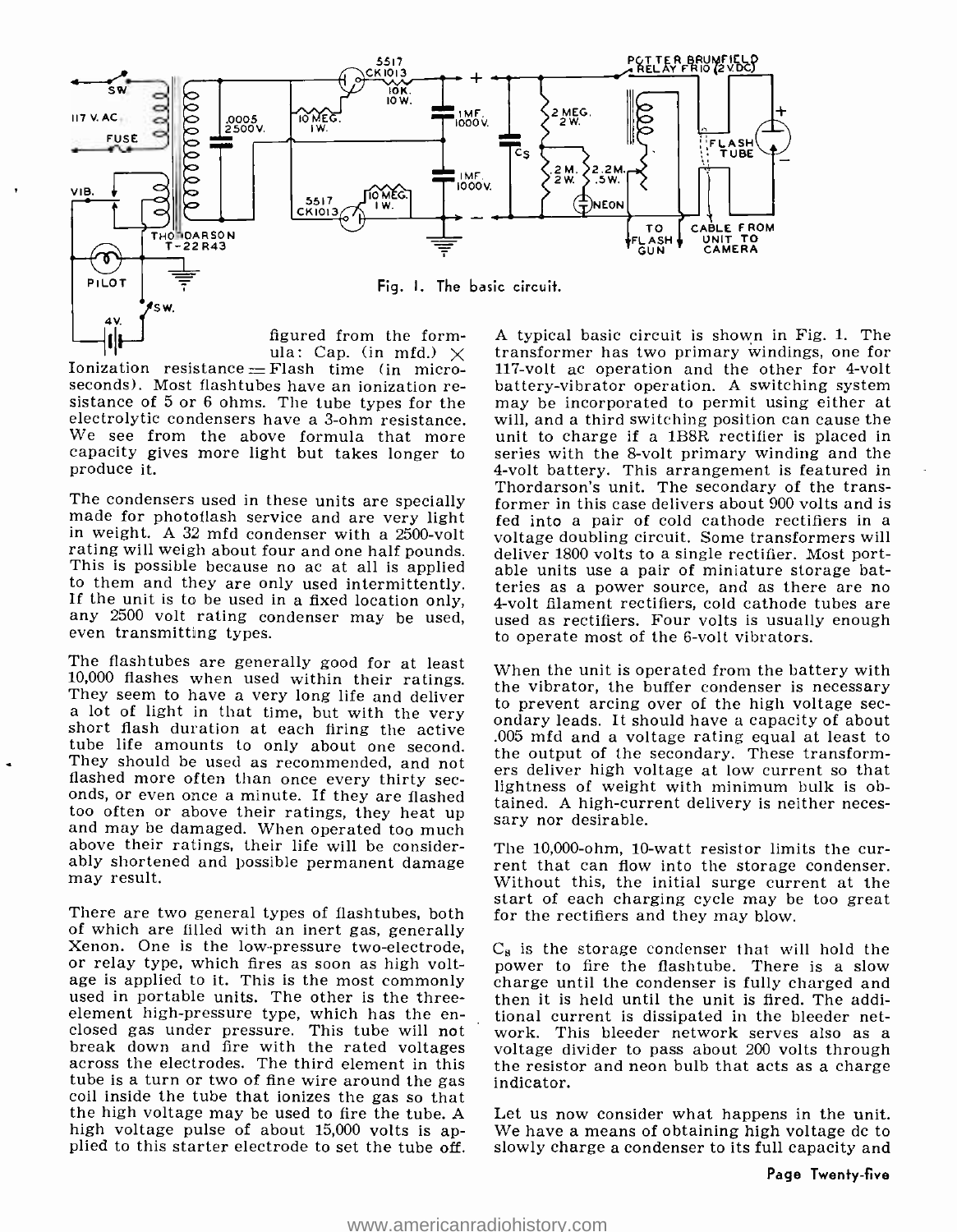

seconds, we have 100 watt-seconds of energy available. If we should discharge this condenser<br>in 200 micro-seconds (1/5000 sec.), we are getting in 200 micro-seconds (1/5000 sec.), we are getting the equivalent of 5000 times the 100 watts, or  $500 \text{ kW}$ , which is a very sizable jolt of electricity. Trouble Sources

The charge that appears across the storage con- denser can be utilized in several ways, depending upon which type of flashtube is used. One possible way of controlling the flash is shown in Fig. 1. The relay is one that is designed for photoflash use and is actuated by the batteries in the flashgun on the camera. This is usually If the rectifier in the positive lead of a voltage accomplished by means of an adaptor that fits in doubling circuit blows or cracks, check the cur-<br>the socket of the flashgun the socket of the flashgun in place of the flash-<br>bulb. The rheostat adjusts the delay of the relay so that the flash can be synchronized with the shutter.

The high pressure tube is fired in a different manner. Fig. 2 illustrates the simplest way of getting the firing potential. The small condenser is charged with 200 volts and a switch or some type of external contacts mounted on the shutter will discharge this condenser through the primary of the ignition or trigger transformer, the output of which is fed to the firing element of the flashtube. A low voltage relay may also operate the firing with the activating voltage coming from the flashgun as in Fig. 1 as an adaption to the regular gun for flashbulbs. With the circuit shown in Fig. 2 there is no need for any additional batteries outside the power source.

There are two disadvantages to the firing circuit shown in Fig. 2: possible discomfort from a light 200 volt shock, and the danger of damaging built-in shutter contacts if they are used. These difficulties can be eliminated if a thyratron is used<br>in the firing circuit. Some thyratrons used only about 5 volts at 1 ma in the firing leads. Fig. 3 shows one possible arrangement of this type of circuit. The ignition transformer (it may be a model airplane

Page Twenty-six

spark coil) is the same type as used in Fig. 2. resistors because there are more voltage takeoff points. The more resistance in the voltage divider, the longer it will take the condenser to discharge after the unit is shut off.

then discharge it through the flashtube. If we stepped up and fires the tube. When the bias is have charged the condenser with 20 watts for  $5$  set at a sensitive point of the tube's curve, it can With slight modifications of the circuit, a cold cathode thyratron of the 0A5 type could be used. In the circuits used in these units, the tube is biased so that it will not normally conduct with the voltages available. When the bias is shorted or changed, or the screen -grid voltage is changed, the tube conducts and allows the pulse of the small condenser to be passed on to the primary of the ignition transformer where it is stepped up and fires the tube. When the bias is be set off with a 923 photocell, or even a microphone. The additional time lag with a thyratron

#### Trouble Sources

Warning-a dangerous shock can result from discharging the storage condenser.

If the transformer overheats and/or there is sparking in the high voltage ac leads, check the buffer condenser. It may be open or shorted. If the rectifier in the positive lead of a voltage doubling circuit blows or cracks, check the curpressure tube will not flash and there is full voltage on the storage condenser and the charge indicator lights, check the winding of the igniown accord as soon as the storage condenser is charged, check for moisture in the firing relay

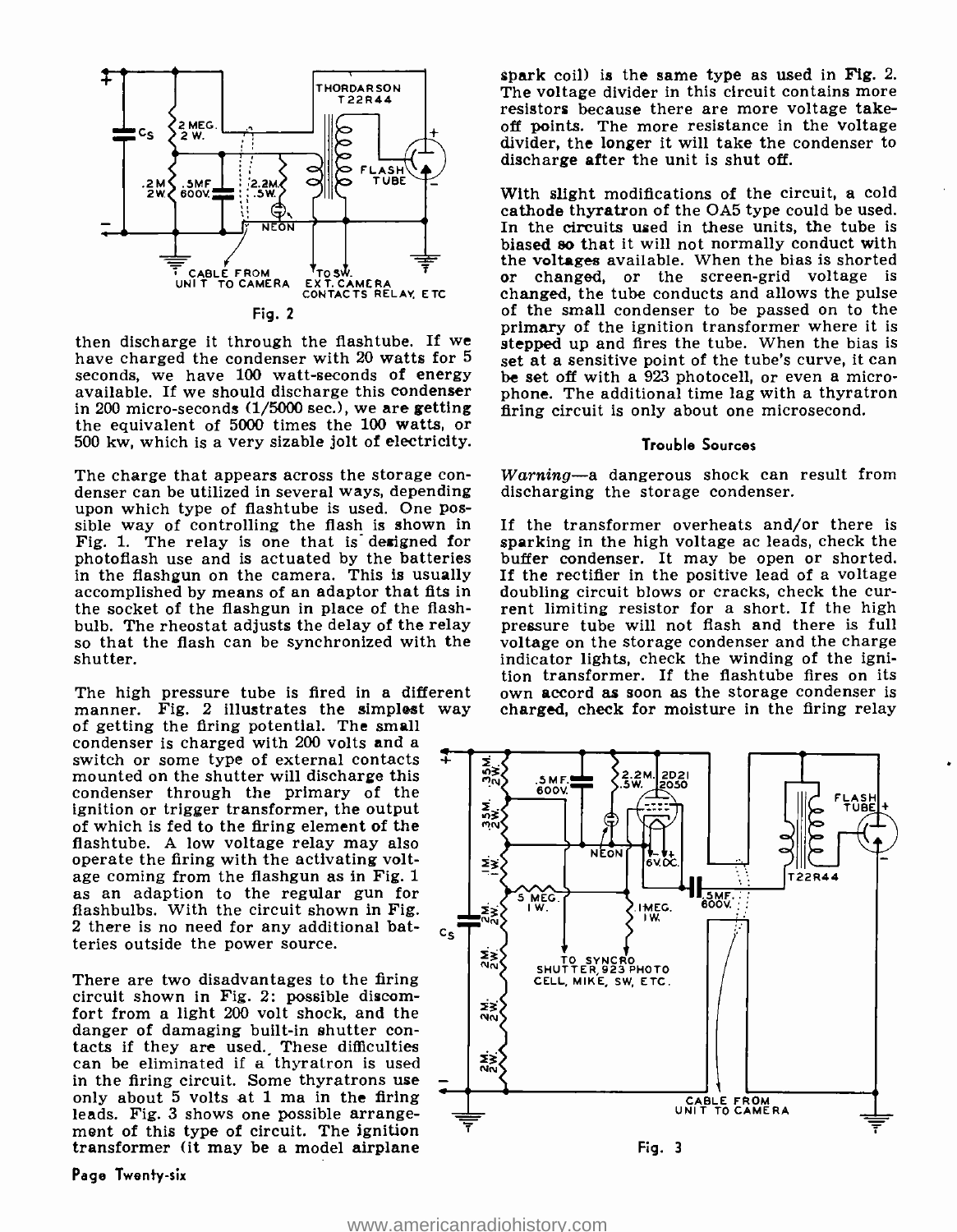and in the case. Condenser or high-voltage wiring flashover (it will sound like a firecracker going off) can be caused by moisture, poor insulation in the HV leads, poor dressing where insulation is insufficient, or too high a battery voltage. A shorted turn in the primary of the power transformer winding may also be the cause. A weak flash can be caused by weak batteries. If the 4 -volt battery is down to 3 volts, the 1800-volt secondary is down to 1300 volts. The battery and secondary would lose about onefourth of the power, but the light output would lose one -half of its output, the light output being the square of the voltage. It is standard practice to charge the batteries once a month whether the unit has been used or not. If the unit sees heavy duty, it must be charged more often.

If the charge indicator doesn't work but the storage condenser has full charge, there is an opening in the voltage divider. This will not stop the operation of the two-element, low-pressure tubes, but a unit using the high-pressure tube will be rendered inoperative. In either case the storage condenser will hold its charge up to a couple of weeks; the more moist the air, the sooner it will discharge.

wants to build a unit can get wiring diagrams from most of the manufacturers of commercial models by writing to them. You can design any  $\frac{1}{2}$  means of a 24 volt transformer located at the type of unit you wish, the size and weight depending on the power output desired. The more<br>power, the bulkier and heavier the unit will be.<br>power, the bulkier and heavier the unit will be.<br>power, the bulkier and heavier the unit will be. A little care in the placement of parts will make the unit smaller. Use good parts and wire the high-voltage section with well-insulated wire. Same 300 ohm lead-in to the transformer in the (The plastic insulated wire is usually good.)

A unit patterned after Thordarson's design, in and and the power<br>an aluminum case, using a light weight conden- ser and operating from ac, or batteries, will weigh about 12 pounds. It will have a watt-sec-<br>ond input rating of about 85 and with high-speed pan film a guide number of 200 can be used, developing the films in DK60A with 50 to 75% over- development to build up the contrast.

## $\longrightarrow$ n r i $\longrightarrow$ Employment Opportunities

The following firms have contacted NRI re-<br>cently in regard to employing Radio and/or Television technicians. To save time, write directly to the firm for information and notify Agreed, the love of the sea is never lost. NRI.

WOOD'S Television & Appliances, Rockford St., ever known and the crew was tops. I used to Mount Airy, N. Carolina.

DICK'S Electrical Co., 307 E. Nash Street, Wilson, N. Carolina.

MERK RADIO, 352 N. State St., Ukiah, Calif. D. C. Radio & TV, 3100 M St., N.W., Wash., D. C. TELEVISION & ANTENNA SERVICE ENGI-NEERS, 250 North Allen, Pasadena, Calif.

# New Antenna -Amplifier for Fringe Area Installations



Anyone who is interested in photography and a clean picture without snow and other forms of <sup>A</sup>new Antenna -Amplifier located at the antenna is now being offered by Technical Appliance Corporation. Designed for use in fringe-area installations, the new unit provides a signal amplification of 14 db of the clear signal received by the antenna before noise pickup in the transmission line. This provides a much higher signal level in the transmission line, thus greatly increasing the signal-to-noise ratio which means interference often common in the fringe areas.

> The TACO Antenna-Amplifier is powered by receiver. A relay automatically energizes the The Amplifier is designed for use with standard 300 ohm lead -in from the antenna to the transformer. The 24 volt power is conducted up the upper unit. Complete isolation between the signal and the power is accomplished through an

# Enjoyed "Sea-Going" Article

 $\frac{1}{\sqrt{n}}$  r i  $\frac{1}{\sqrt{n}}$ 

Dear Mr. Simpson, c/o NATIONAL RADIO-TV NEWS: "Read with great delight, your article on 'Life as a Merchant Marine Radio Officer' in the Dec: Jan. 1951-52 issue of NATIONAL RADIO-TV NEws.<br>Having shipped out for a couple of months Having shipped out for a couple of months as a sea going 'op' with the U. S. Navigation Co. and Moran Towing & Transportation (sea-going tugs), I got just a taste of life at sea.

"My first captain was one of the best men I've play chess with one of the 'oilers' out on deck when we were both off duty. However short my hand was at being a 'sailor,' believe me, those days will never be forgotten."

> ALBERT E. LAWRENCE, Mitchell, So. Dakota.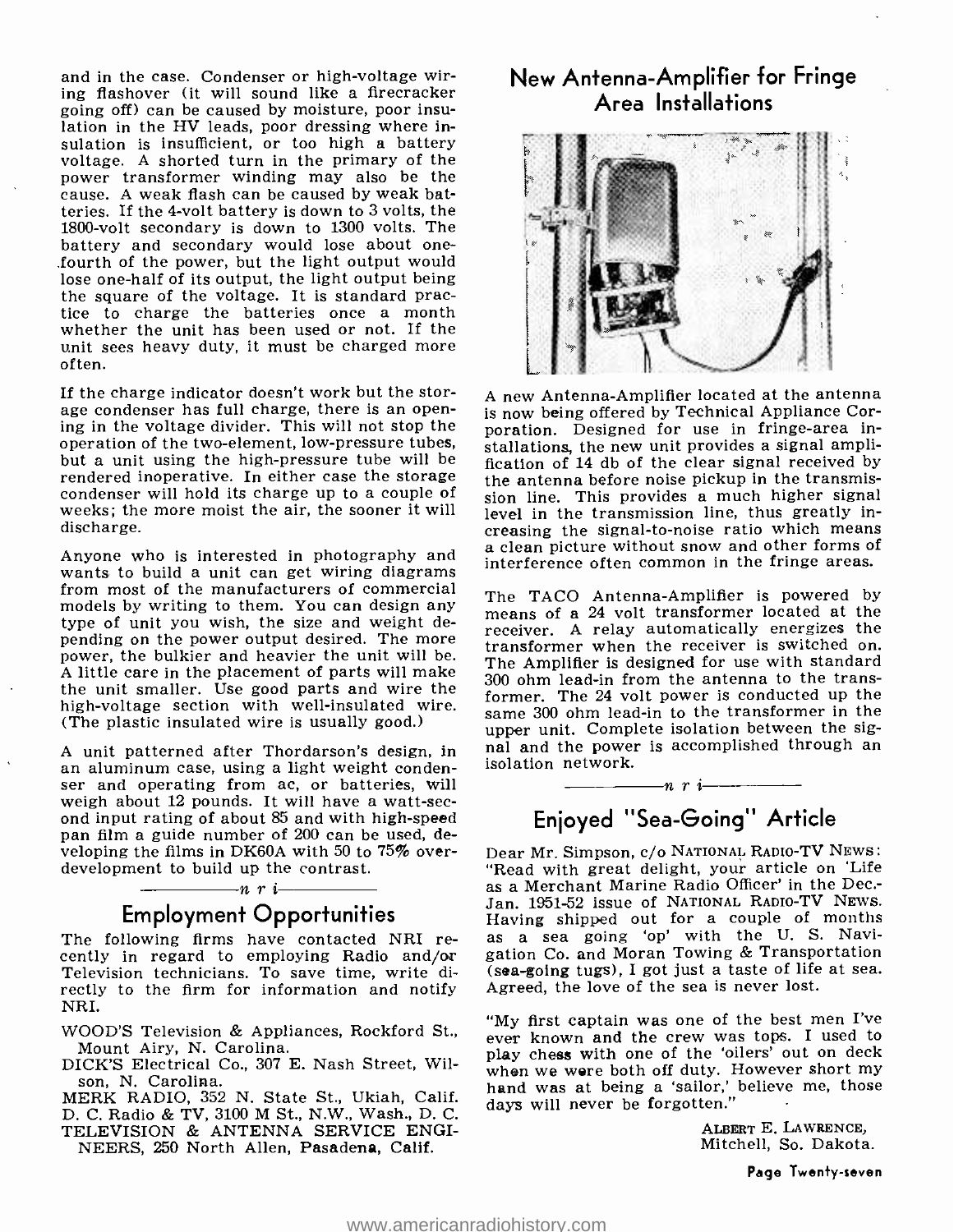

# A Message from the President of the NRI Alumni Association

I wish to convey to all members of the NRI Alumni Association my deep appreciation for having elected me president of this organization fore. The serve during the year 1952. I am humbly to us. to serve during the year 1952. I am humbly grateful for this honor.

this organization, which now numbers more than 12,000 men who are located in every state of the Union, in all Canadian Provinces and in many<br>foreign countries, is because these men had the I am very happy to have been associated with<br>determination to complete a correspondence our wonderful leader, Mr. J. E. Smith. Ma determination to complete a correspondence our wonderful leader, Mr. J. E. Smith. Many of course which requires a tenacious spirit and usowe a great deal to this educator who has been great will power. It is easy to give u fall by the wayside. It is a real trait of character a span of the to carry a plan of this kind through to a success- to all of us. ful completion in spite of all obstacles one might<br>encounter. The rewards are well worth the I am equally proud of my close association with encounter. The rewards are well worth the sacrifices.

With electronics playing a greater part in our is well known and appreciated.<br>lives, we stand on the brink of a new era....<br>Miracles are being performed by Technicians in Once again thanks for your generous support the Army, Navy, Air Force and laboratories and may I now wish you all a functionally scattered throughout the land. We are proud of success and progress during 1952. scattered throughout the land. We are proud of our profession.

On the home front our Radio and Television technicians are in greater demand than ever before. Tremendous opportunities are being offered

I make only one suggestion: things are moving<br>One of the reasons I am so very proud to head so rapidly in the field of Radio and Television so rapidly in the field of Radio and Television that it is very important to keep well abreast with the latest developments.

> I am very happy to have been associated with a span of thirty-eight years. He is a real friend

> our genial Secretary, Mr. L. L. Menne, whose loyalty and devotion to our Alumni Association is well known and appreciated.

> and may I now wish you all a full measure of

ALEXANDER M. REMER.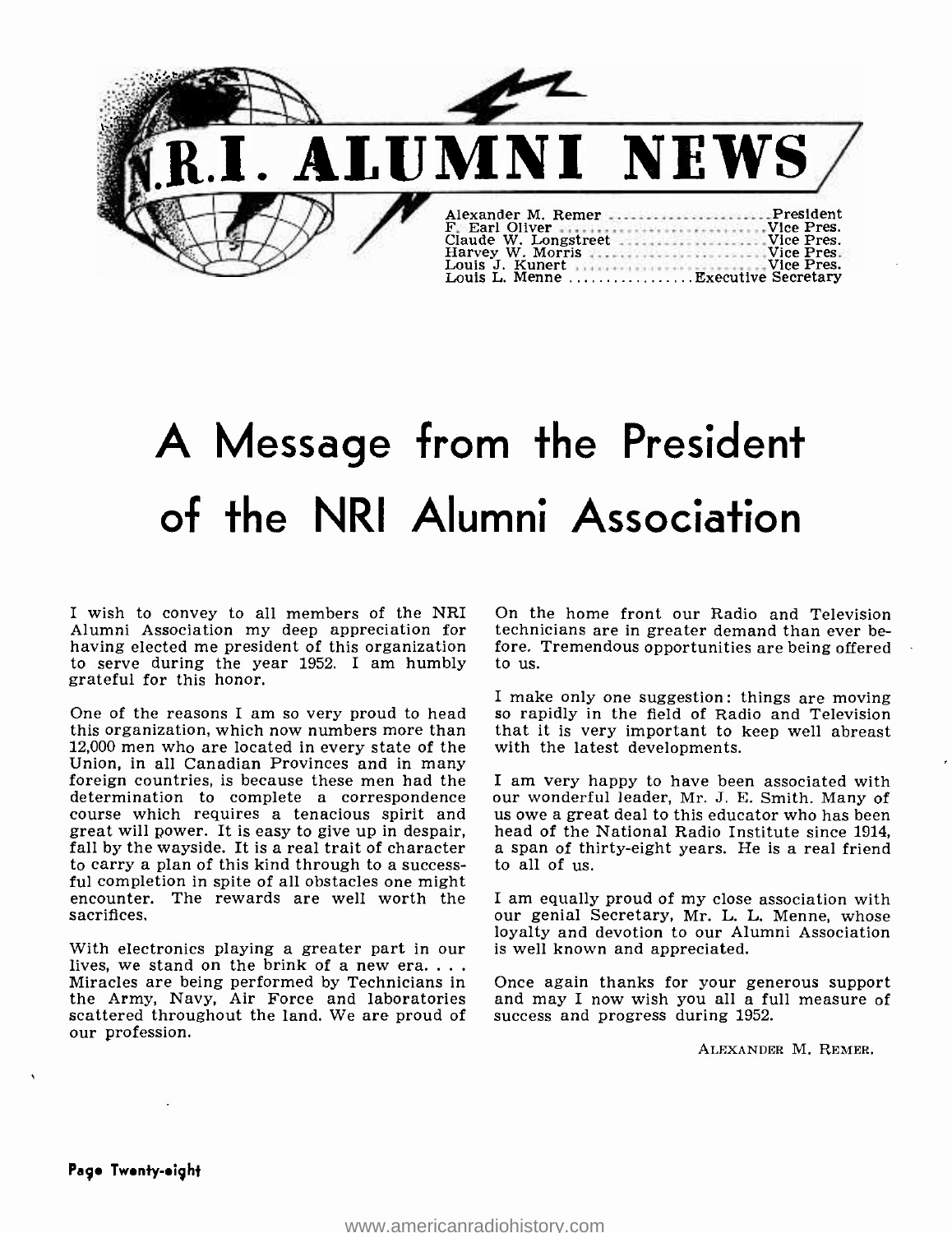# Chapter Chatter

Baltimore Chapter is moving along serenely<br>holding two meetings a month. Officers for 1952 all of these men have special assignments. New are: Chairman, H. C. Voelkel; Vice Chairman, J. M. Rover; Secretary, Thomas Kelly; Treasurer, C. H. Becker; Sergeant-at-Arms, M. Betley;<br>and Librarian, C. W. Gouldin. The address of<br>Secretary Thomas Kelly is 1414 Mt. Roval Ave.. Secretary Thomas Kelly is 1414 Mt. Royal Ave., Jimmy Newbeck continues his splendid lectures<br>Baltimore 14, Md. These officers were installed an Folovisian Himmy is with NBC in Now at our first meeting in January, a special event.<br>Tork. He has had wide training in TV and our L. L. Menne was with us on that date and took part in the ceremonies.... Refreshments were served. This was a happy get-together.

Baltimore Chapter meets on the second and slate of officers who served during 1951 were refourth Tuesday of each month at 745 West Balti- more Street. Our meeting place is on the second floor of Redmens Hall.

Philadelphia Chapter is as alive and progressive as ever. One meeting was taken over by Harvey Morris who spoke on Alignment using the NRI Professional TV Scope.

We held our annual election and the following<br>will serve during 1952: Chairman, Laverne Kulp;<br>Vice Chairman, Fred Seganti; Recording Secretary, Jules Cohen; Financial Secretary, A. C. Ray Weidner; and Sergeant-at-Arms, Raymond<br>Stout. The address of Recording Secretary, Jules Cohen, is 2527 Marston Street, Philadelphia 32, Pennsylvania.

A vote of thanks was given to the officers who served during 1951. Most of them were reelected. During the past six months more than thirty new members were admitted. The three most recent new members are Joseph A. Lynch, James D. Amos, and Edw. Guscin.

join our Chapter. Any student of NRI may be- come an associate member. This is a good place to make new friends.

We now have seventy members in our Chapter.<br>The Decals supplied to us by headquarters which<br>show the seal of the NRI Alumni Association and can be pasted on a window or on the glass in an<br>automobile, were distributed among our mem-<br>bers. This is an Alumni Association service which is appreciated.

C. Hall, Tulip and Tyson Streets, in Philadelphia. assisted by T. Durante. Another excellent talk Meetings start promptly at 8:30. All students was given by Thomas Hull on the repairing of and graduates in this area are co

New York Chapter has speakers galore which our members. Other good talks were given by is why there is always something new and in-<br>Mike Soyka and Chris Gomez who gave some of is why there is always something new and interesting going on. Photographs of some of

these speakers are reproduced on this and the following page. As Jimmy Durante says, "everybody is trying to get into the act." But actually York Chapter is splendidly organized owing to the fine work of Chairman Bert Wappler and the members of the Executive Committee who plan things far in advance.

on Television.... Jimmy is with NBC in New members are indebted to him for his fine series of lectures.

The annual election was held and the entire elected to serve during 1952. This is the tenth straight year these officers have served. It is a



(Left) James J. Newbeck, a capable speaker on "The technical aspects, principles, and service of Television and Radio." (Right) Bert Wappler, Chairman of New York Chapter.

It is not necessary to be a graduate of NRI to year. It is even more important to the mem-<br>join our Chapter. Any student of NRI may be-<br>bers that this good organization be kept intact and great tribute to them to be re-elected year after year. It is even more important to the memthat these men agree to serve from year to year.

> Another great tribute to the Chapter is the fact that Alex Remer has been elected President of the NRI Alumni Association to serve during 1952 and that Lou J. Kunert has again been elected a Vice President.

but we do want to mention an unusually good<br>Philadelphia-Camden Chapter meets on the sec-<br>lecture by Eugene Williams who demonstrated<br>ond and fourth Monday of each month at K. of<br>the Alignment of the RCA TV Tuner. He was<br>C and graduates in this area are cordially invited. our RCA Demonstrator. This was a necessary<br>job that proved to be extremely interesting to Space does not permit the detailing of all of the talks which were given by our staff of lecturers lecture by Eugene Williams who demonstrated was given by Thomas Hull on the repairing of (Page 31, please)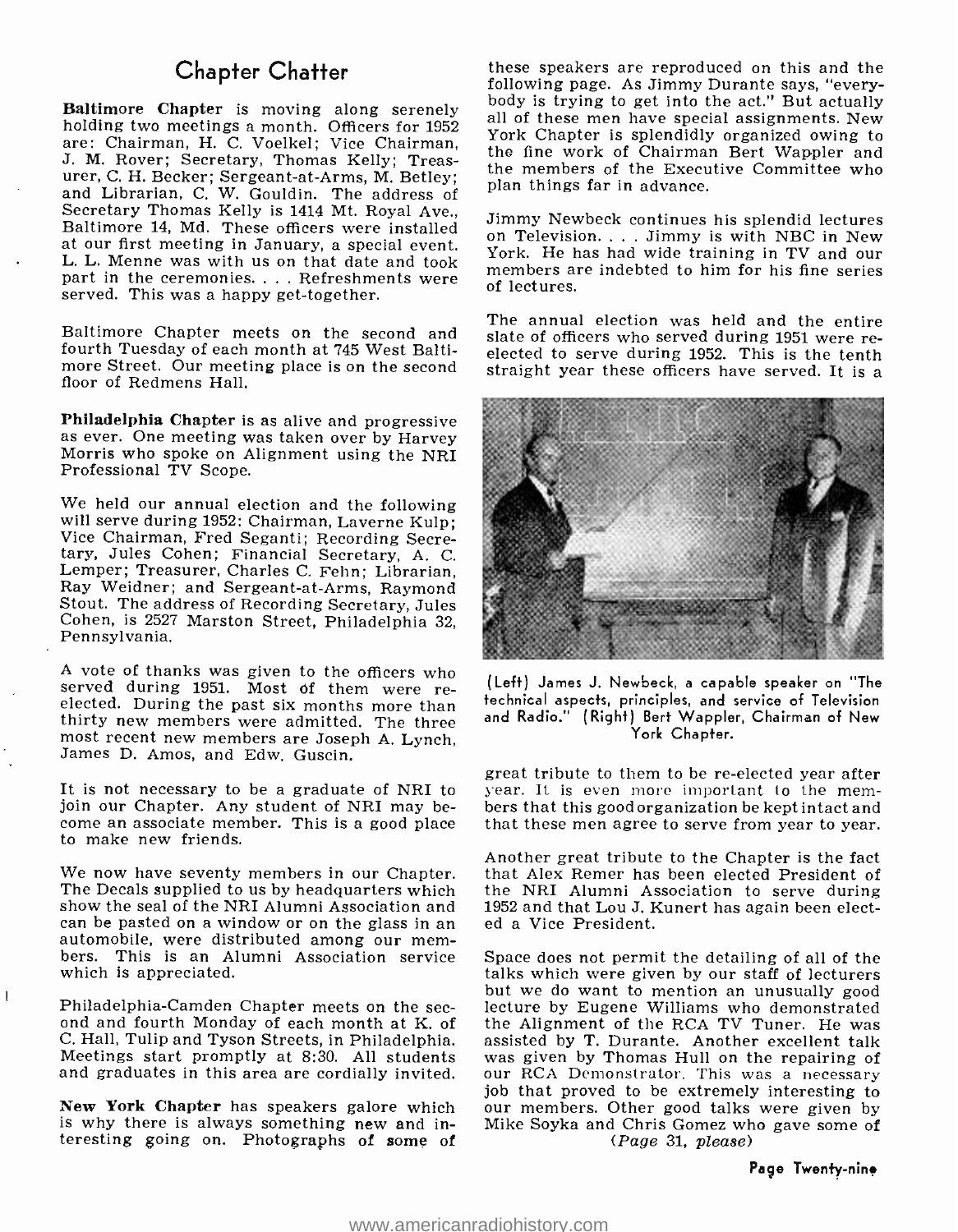

Members of New York Chapter. (Top row, left to right) Alex Ramer, 1952 President of NRI Alumni Association; Frank Zimmer, assistant Treasurer and Secretary; Lou Kuneri, reading minutes of meeting; E. L Williams, one of our technical lecturers of long standing; (Center row, left to right) Tommy Hull, lecturer, in charge of

"Radio- Service and Repair Clinic "; William Fox, a great humorist and interesting speaker who always keeps his audience in "stitches"; Peter Sales; Sidney Fried. (Bottom row, left to right) Torn Garvey, Librarian; Morris Friedman; Emile Ruocco, Public Address System Monitor; and Mike Soyka.

Page Thirty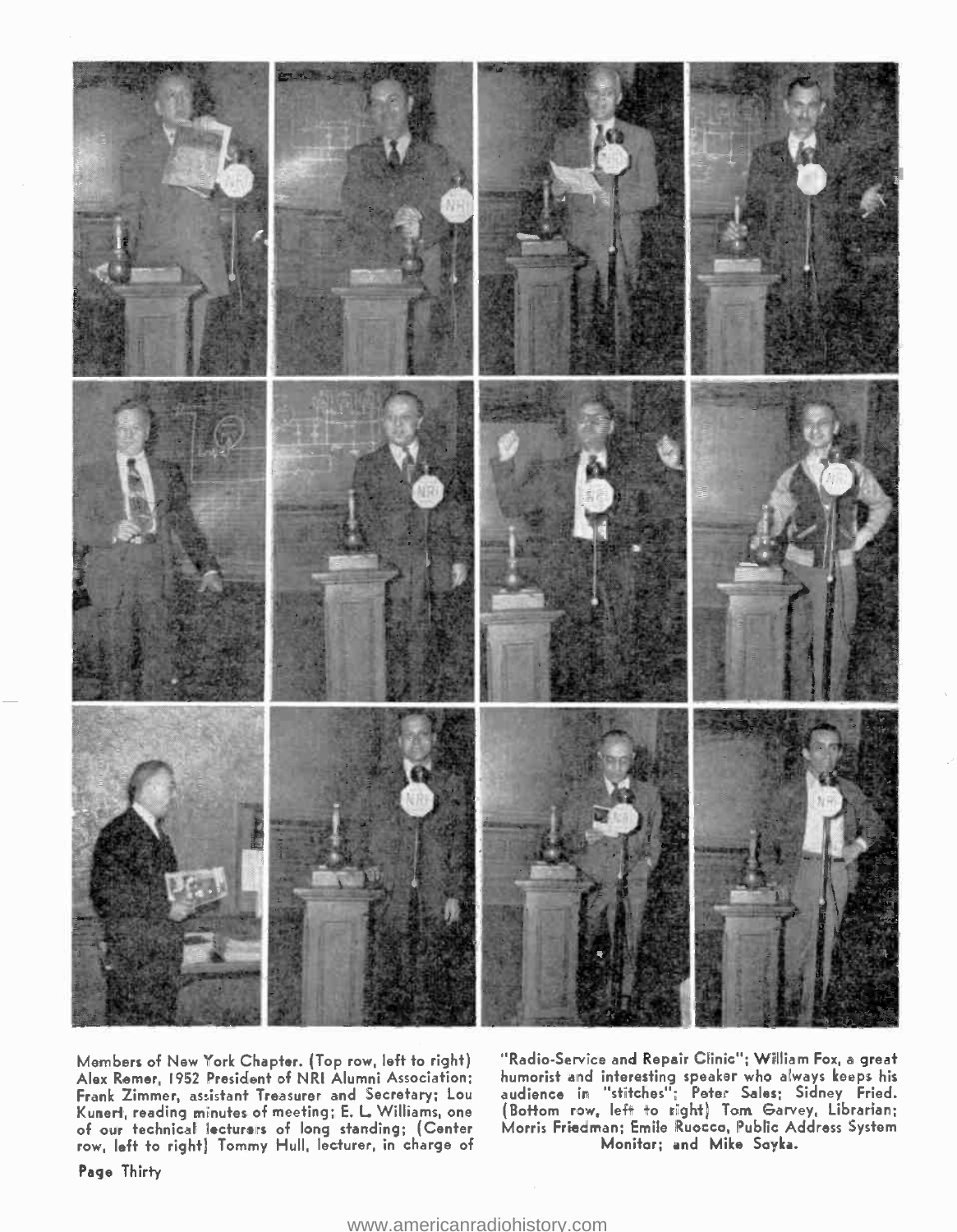

# Here And There Among Alumni Members

Isaac T. Hudgens, NRI Alumnus from Magnolia, Ark., three techniciansall NRI Graduates.<br> $\begin{array}{c} \n\text{all} \quad \text{NRI} \quad \text{Graduates.} \n\end{array}$ 

I. J. Kellum, of Commerce, Ga., has accepted a position in Civil Service at the Warner Robin Air Force Base, Warner Robin, Ga.

Jerry G. Collett, of Burbank, Calif., is now as-<br>signed to the Maintenance Department of KLAC-Television. Working on new construction.<br>  $\frac{1}{\sqrt{1-\frac{1}{n}}}\prod_{i=1}^{n}$ 

Graduate Michael Hordisky, of Hempstead, N. Y., notifies us that he is now associated with a General Electric Television Dealer in Amityville,

L. I., and very happy.<br>  $\overline{n}$  r i-<br> **A** letter from NRI Graduate Glenn West, owner of Radio Station WPGW, Portland, Ind., reads: "I am happy to state that the Course taken with you several years ago has been very instrumental

#### (Chapter Chatter from page 29)

their experiences in servicing radios and television sets.

At almost every meeting we admit some new training in industrial fields. The TV kit which<br>members. All NRI students and graduates in has been so interesting to our members during<br>this area are invited to attend our meeting which are held on the first and third Thursday perimental purposes was raffled off and was won<br>of each month, at St. Mark's Community Center, by our member Blevins who immediately donated of each month, at St. Mark's Community Center, 12 St. Mark's Place, between Second and Third Ave. in New York City.

Chicago Chapter, under the leadership of Manager for the Chase Television Repair Shop. Charles C. Mead, is making good progress. A The head of this business is Harold Chase, television receiver has been procured for prac- member of our Chapter and past Chairman. television receiver has been procured for prac- tical service study in carrying through the program laid out in NRI manuals 1TX and 2TX.

Members are requested to get the habit of bring- ing in a radio chassis for servicing. Chairman Mead, in notices sent to members, gives his telephone number and asks that the members let<br>him know what tubes they wish on hand. All after the election of officers we held one of our him know what tubes they wish on hand. All test equipment also is available.

Chicago Chapter has a lady member and, sure enough, she was prevailed upon to take the office of Secretary, which she accepted. Her Meetings are held the name is Mrs. Howard Webber. Meetings are of each month at Ele held on the second and fourth Wednesday of Street, at Woodard. held on the second and fourth Wednesday of

in qualifying me for the promotion and establishment of my own 500 watt AM Station, WP-GW, on 1440 kc. We took to the air in January 1951, and the station has been a huge success."

in the Service Busi-<br>ness exclusively, has Graduate William A. Noah, of Albany, New York,<br>three technicians- now has his own full-time Television and Radio Graduate William A. Noah, of Albany, New York, business. He has built a new business building.

Benjamin McGehee, of Arcadia, Fla., better known as Benny the Radio Fixer -upper, advises he married a most wonderful girl, has all the business he can possibly handle and is enjoying<br>life to the utmost.<br> $\frac{1}{\sqrt{1-\frac{1}{n}}}\int r$  i

Ted Hamilton, who owns and operates Radio Electronics, 204 Santa Fe Ave., La Junta, Colosons. It will inventory about \$15,000. A good prosperous business, we are told. Anyone who has dough enough to swing it may want to in-<br>vestigate.

vestigate.<br>mra i nrajdan nri i na Charter Member of Weening from a Charter Member of the NRI Alumni Association, Lawrence J. Vanek, of Denville, N. J. He enrolled with NRI in 1920.

each month, thirty-third floor, Tower Space, in American Furniture Mart Building, 666 Lake Shore Drive, Chicago. Use West entrance.

Detroit Chapter showed four films on Television training in industrial fields. The TV kit which has been so interesting to our members during it to the Chapter to be re-raffled to raise funds for some future event. . . One of our recent speakers was Mr. Harold Elliott who is General The head of this business is Harold Chase, a

Officers for 1952 are as follows: Chairman, Alex Nikora; Vice Chairman, Steve Novosel; Secretary, Kenneth L. Kacel; Treasurer, F. Earl Oliver; Librarian, Prince Bray; Financial Committee, Joseph Misner and Frank Przeklas.

social meetings and door prizes were won by<br>Novasel, Ludtke, Dabrowski, St. Laurent, Nicora, Blevins, and Kacel. The address of our Secretary is Kenneth Kacel, 5700 St. Clair, Detroit 13. Meetings are held the second and fourth Friday of each month at Electronics Institute, 21 Henry